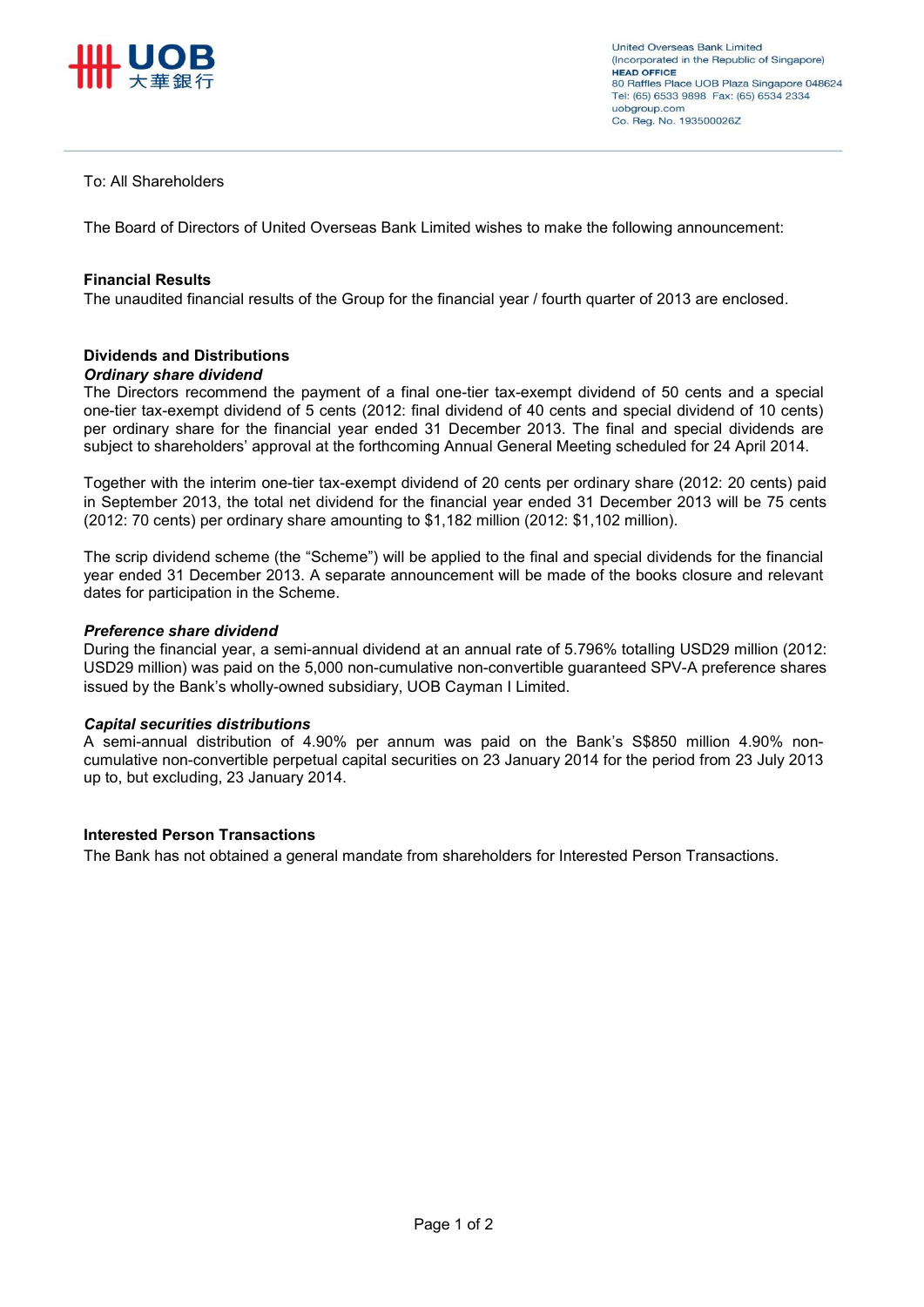**Persons occupying managerial position in the issuer or any of its principal subsidiaries who are relatives of a director or chief executive officer or substantial shareholder of the issuer pursuant to Rule 704(13)** 

| <b>Name</b>   | Age | Family relationship with<br>any director and/or<br>substantial shareholder | <b>Current position and</b><br>duties, and the year the<br>position was held | Details of changes in duties<br>and position held, if any,<br>during the year |
|---------------|-----|----------------------------------------------------------------------------|------------------------------------------------------------------------------|-------------------------------------------------------------------------------|
| Wee Ee Cheong | 61  | Son of Dr Wee Cho Yaw,<br><b>UOB Chairman Emeritus</b><br>and Adviser      | Deputy Chairman & CEO                                                        | Nil                                                                           |

# **BY ORDER OF THE BOARD UNITED OVERSEAS BANK LIMITED**

Mrs Vivien Chan **Secretary** 

Dated this 14<sup>th</sup> day of February 2014

The results are also available at uobgroup.com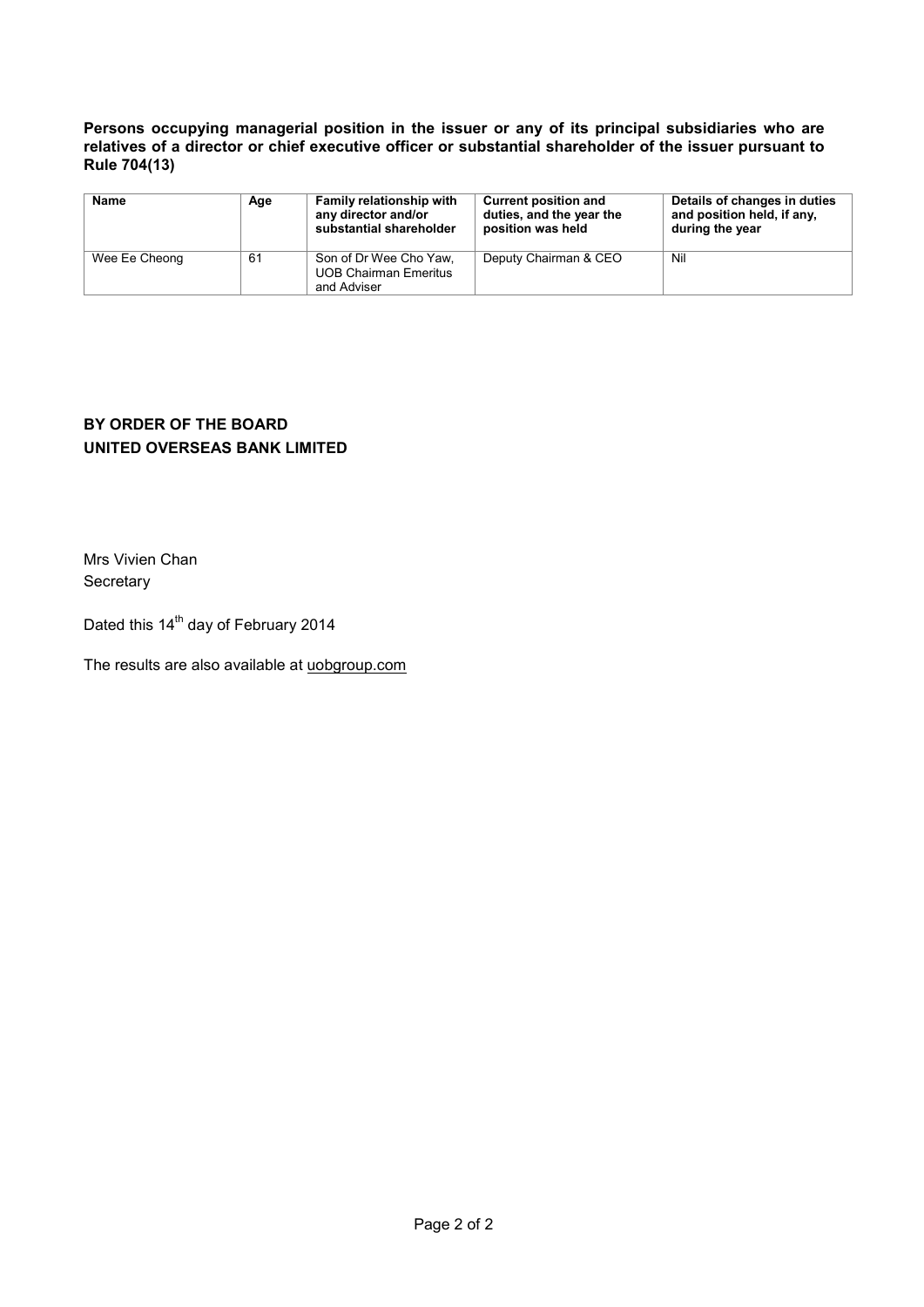

# **Group Financial Report**

 **For the Financial Year / Fourth Quarter 2013**

**United Overseas Bank Limited Incorporated in the Republic of Singapore Company Registration Number: 193500026Z**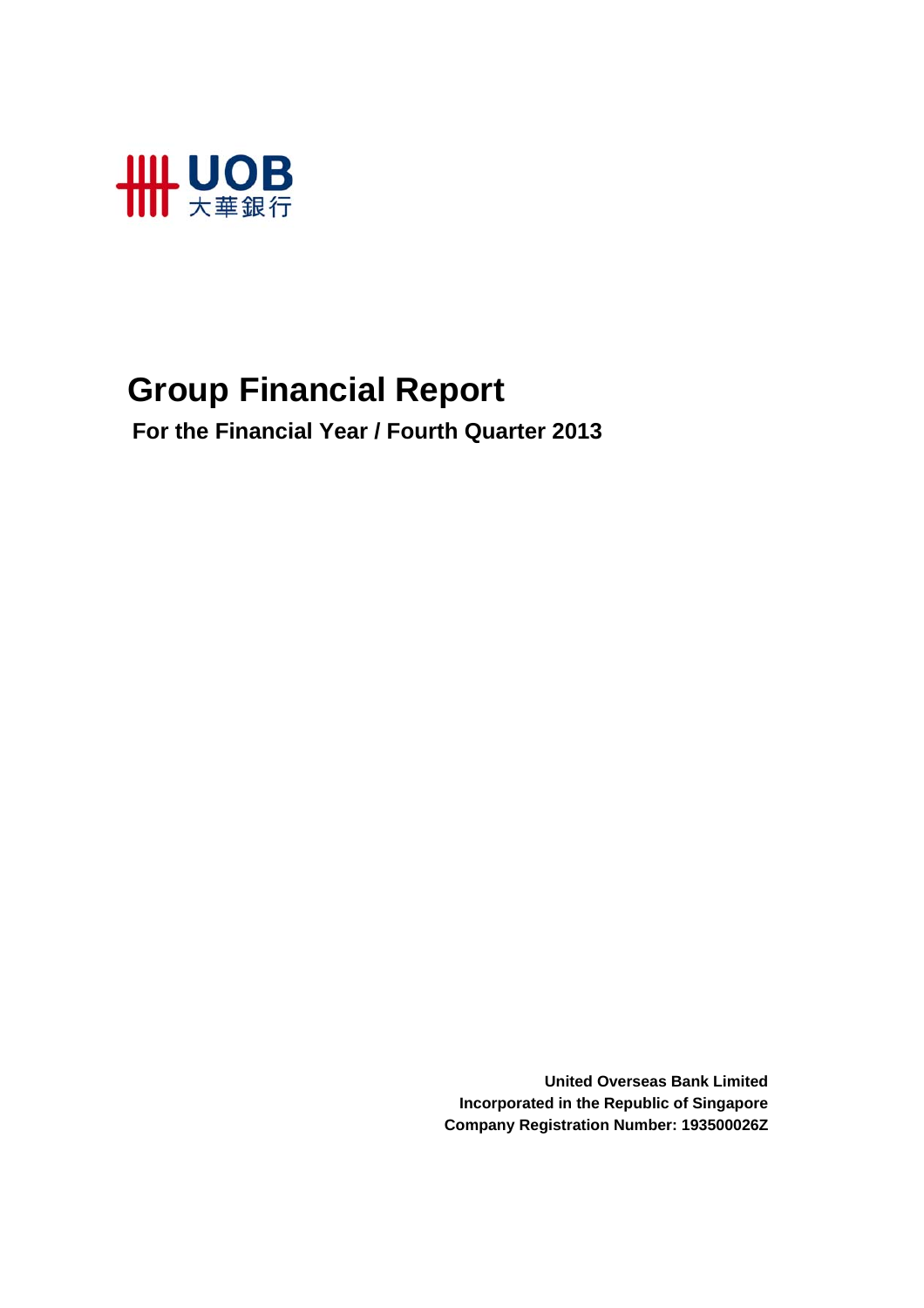

## **Contents**

#### **Page**

- 2 Financial Highlights
- 4 Performance Review
- 6 Net Interest Income
- 8 Non-Interest Income
- 9 Operating Expenses
- 10 Impairment Charges
- 11 Customer Loans
- 12 Non-Performing Assets
- 14 Customer Deposits
- 14 Debts Issued
- 15 Shareholders' Equity
- 15 Changes in Issued Shares of the Bank
- 16 Performance by Operating Segment
- 18 Performance by Geographical Segment
- 19 Capital Adequacy Ratios

## **Appendix**

- 1 Consolidated Income Statement
- 2 Consolidated Statement of Comprehensive Income
- 3 Consolidated Balance Sheet
- 4 Consolidated Statement of Changes in Equity
- 5 Consolidated Cash Flow Statement
- 6 Balance Sheet of the Bank
- 7 Statement of Changes in Equity of the Bank
- 8 Capital Adequacy Ratios of Major Bank Subsidiaries

**Attachment**: Independent Auditor's Report

#### Notes:

- 1 The financial statements are presented in Singapore dollars.
- 2 Certain comparative figures have been restated to conform with the current period's presentation.
- 3 Certain figures in this report may not add up to the respective totals due to rounding.
- 4 Amounts less than \$500,000 in absolute term are shown as "0".
- "NM" denotes not meaningful.
- "NA" denotes not applicable.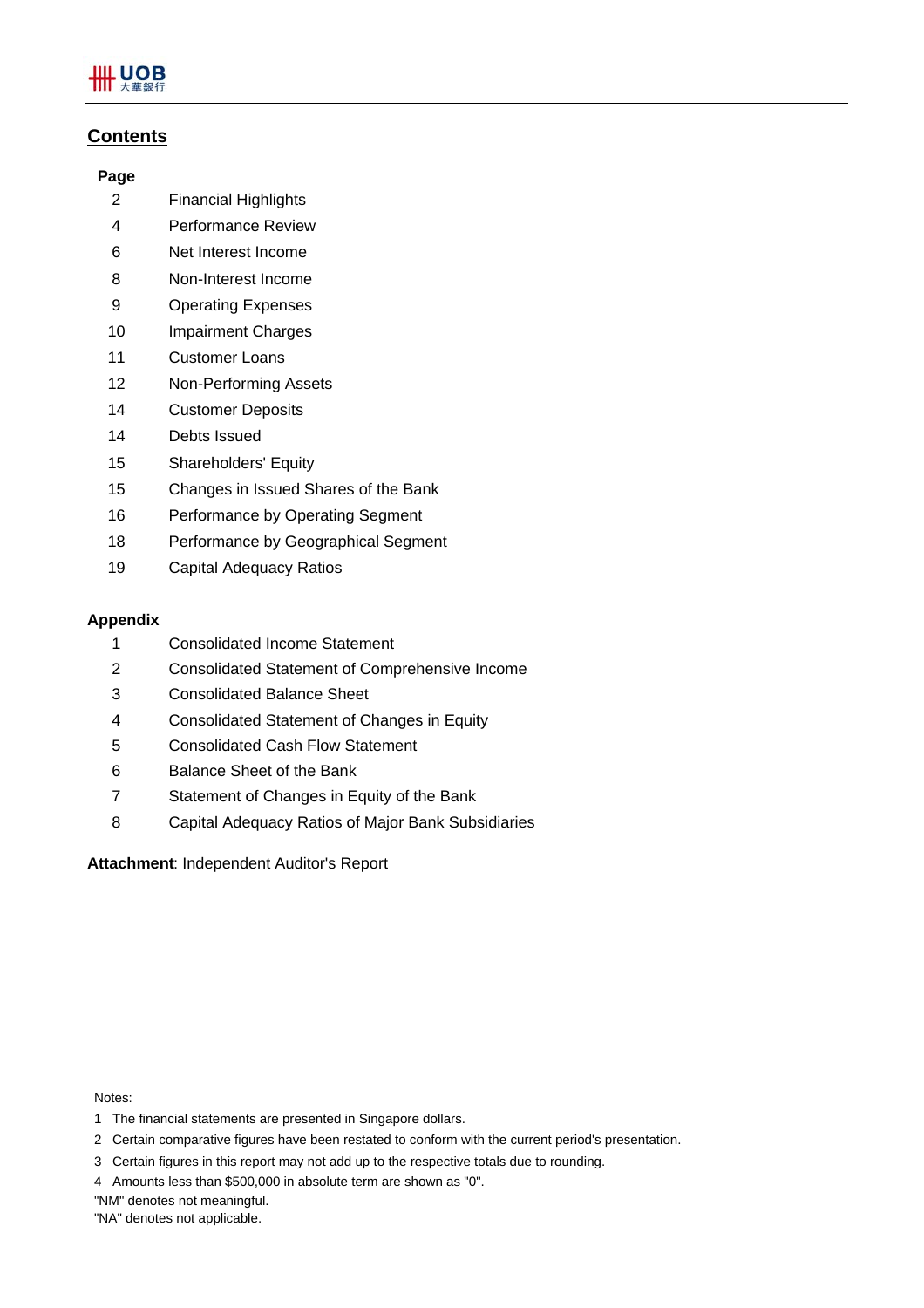

## **Financial Highlights**

|                                                                                               | 2013    | 2012     | $+/(-)$       | 4Q13     | 4Q12     | $+$ /(-) | 3Q13                 | $+/(-)$       |
|-----------------------------------------------------------------------------------------------|---------|----------|---------------|----------|----------|----------|----------------------|---------------|
|                                                                                               |         |          | $\frac{0}{2}$ |          |          | $\%$     |                      | $\frac{0}{2}$ |
| Selected income statement items (\$m)                                                         |         |          |               |          |          |          |                      |               |
| Net interest income                                                                           | 4,120   | 3,917    | 5.2           | 1,095    | 967      | 13.3     | 1,046                | 4.7           |
| Fee and commission income                                                                     | 1,731   | 1,508    | 14.8          | 435      | 388      | 12.2     | 407                  | 6.9           |
| Other non-interest income                                                                     | 870     | 1,070    | (18.7)        | 212      | 238      | (10.9)   | 211                  | 0.6           |
| Total income                                                                                  | 6,720   | 6,495    | 3.5           | 1,742    | 1,592    | 9.4      | 1,663                | 4.7           |
| Less: Total expenses                                                                          | 2,898   | 2,747    | 5.5           | 762      | 719      | 6.1      | 715                  | 6.7           |
| Operating profit                                                                              | 3,822   | 3,748    | 2.0           | 980      | 874      | 12.1     | 949                  | 3.3           |
| Less: Amortisation/impairment charges                                                         | 429     | 484      | (11.3)        | 139      | 150      | (7.3)    | 85                   | 62.7          |
| Add: Share of profit of associates<br>and joint ventures                                      | 191     |          | 87 > 100.0    | 14       | 17       | (15.8)   | 52                   | (73.0)        |
| Less: Tax and non-controlling interests                                                       | 576     | 548      | 5.1           | 82       | 45       | 82.1     | 186                  | (55.9)        |
| Net profit after tax <sup>1</sup>                                                             | 3,008   | 2,803    | 7.3           | 773      | 696      | 11.1     | 730                  | 5.9           |
| Selected balance sheet items (\$m)                                                            |         |          |               |          |          |          |                      |               |
| Net customer loans                                                                            | 178,857 | 152,930  | 17.0          | 178,857  | 152,930  | 17.0     | 173,478              | 3.1           |
| Customer deposits                                                                             | 202,006 | 182,029  | 11.0          | 202,006  | 182,029  | 11.0     | 196,411              | 2.8           |
| <b>Total assets</b>                                                                           | 284,229 | 252,900  | 12.4          | 284,229  | 252,900  | 12.4     | 273,272              | 4.0           |
| Shareholders' equity <sup>2</sup>                                                             | 26,388  | 25,080   | 5.2           | 26,388   | 25,080   | 5.2      | 25,183               | 4.8           |
| Key financial ratios (%)                                                                      |         |          |               |          |          |          |                      |               |
| Net interest margin <sup>3</sup>                                                              | 1.72    | 1.87     |               | 1.74     | 1.76     |          | 1.71                 |               |
| Non-interest income/Total income                                                              | 38.7    | 39.7     |               | 37.1     | 39.3     |          | 37.1                 |               |
| Expense/Income ratio                                                                          | 43.1    | 42.3     |               | 43.8     | 45.1     |          | 43.0                 |               |
| Overseas profit before tax contribution                                                       | 39.1    | 32.8     |               | 42.1     | 19.2     |          | 39.6                 |               |
| Loan charge off rate (bp) 3<br>Exclude collective impairment<br>Include collective impairment | 8<br>30 | 30<br>30 |               | 11<br>30 | 51<br>30 |          | $\overline{c}$<br>30 |               |
| NPL ratio <sup>4</sup>                                                                        | 1.1     | 1.5      |               | 1.1      | 1.5      |          | 1.2                  |               |

Notes:

1 Refer to profit attributable to equity holders of the Bank.

2 Refer to equity attributable to equity holders of the Bank.

3 Computed on an annualised basis.

4 Refer to non-performing loans as a percentage of gross customer loans.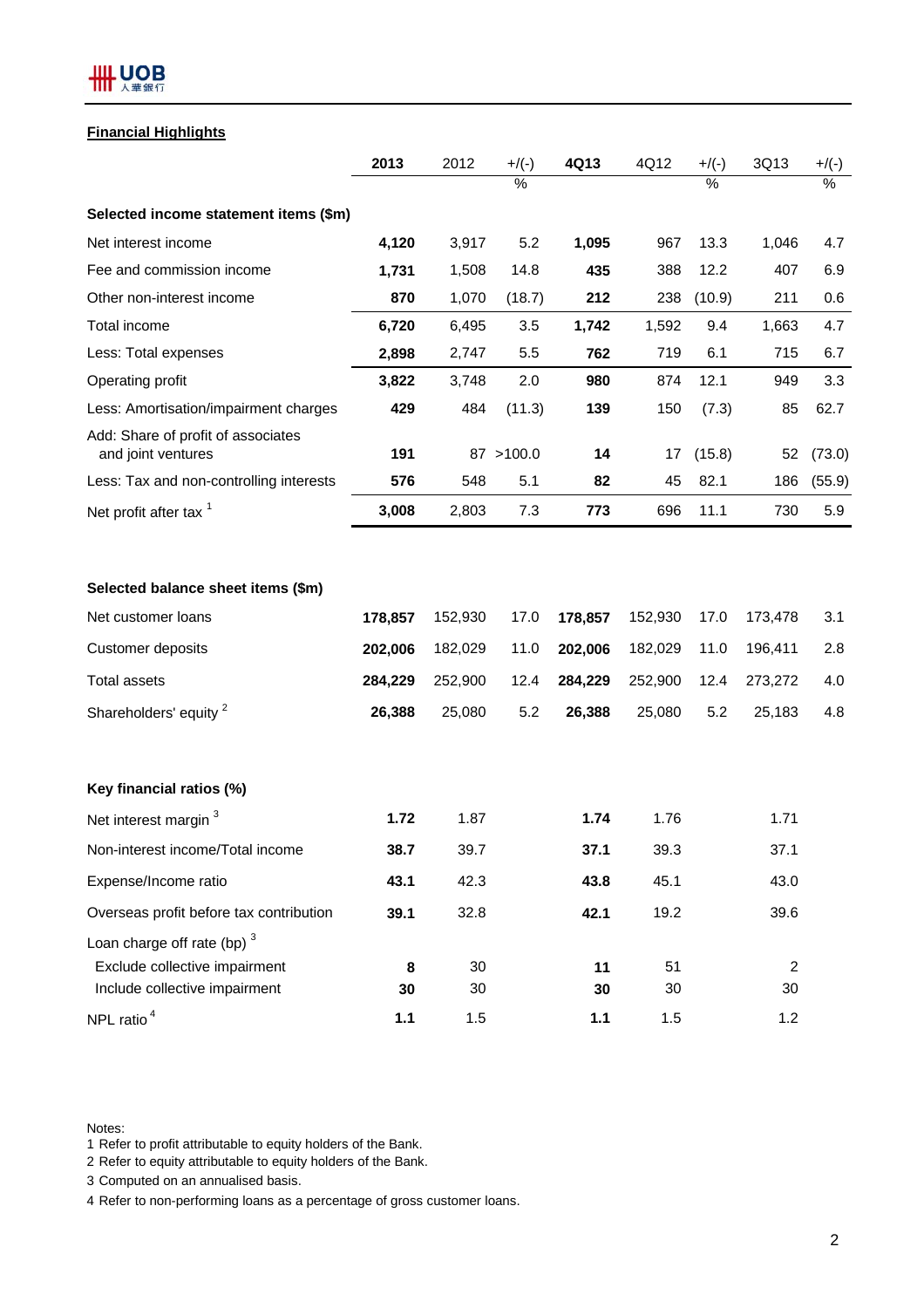

## **Financial Highlights** *(cont'd)*

|                                                                                     | 2013                 | 2012                      | 4Q13                 | 4Q12                      | 3Q13                 |
|-------------------------------------------------------------------------------------|----------------------|---------------------------|----------------------|---------------------------|----------------------|
| Key financial ratios (%) (cont'd)                                                   |                      |                           |                      |                           |                      |
| Return on average total assets <sup>1</sup>                                         | 1.12                 | 1.18                      | 1.11                 | 1.13                      | 1.07                 |
| Return on average ordinary shareholders' equity 1,2                                 | 12.3                 | 12.4                      | 12.8                 | 12.2                      | 11.7                 |
| Loans/Deposits ratio <sup>3</sup>                                                   | 88.5                 | 84.0                      | 88.5                 | 84.0                      | 88.3                 |
| Capital adequacy ratios<br>Common Equity Tier 1<br>Tier 1<br>Total                  | 13.2<br>13.2<br>16.6 | <b>NA</b><br>14.7<br>19.1 | 13.2<br>13.2<br>16.6 | <b>NA</b><br>14.7<br>19.1 | 12.9<br>12.9<br>16.3 |
| Earnings per ordinary share $(\$)$ <sup>1,2</sup><br><b>Basic</b><br><b>Diluted</b> | 1.84<br>1.84         | 1.72<br>1.71              | 1.94<br>1.93         | 1.75<br>1.74              | 1.74<br>1.74         |
| Net asset value ("NAV") per ordinary share $(\$)$ <sup>4</sup>                      | 15.36                | 14.56                     | 15.36                | 14.56                     | 14.92                |
| Revalued NAV per ordinary share (\$) <sup>4</sup>                                   | 17.96                | 16.89                     | 17.96                | 16.89                     | 17.27                |
| Net dividend per ordinary share $(\phi)$<br>Interim<br>Final<br>Special             | 20<br>50<br>5        | 20<br>40<br>10            | 50<br>5              | 40<br>10                  |                      |
| Total                                                                               | 75                   | 70                        | 55                   | 50                        |                      |

Notes:

- 1 Computed on an annualised basis.
- 2 Calculated based on profit attributable to equity holders of the Bank net of preference share dividends.
- 3 Refer to net customer loans and customer deposits.
- 4 Preference shares are excluded from the computation.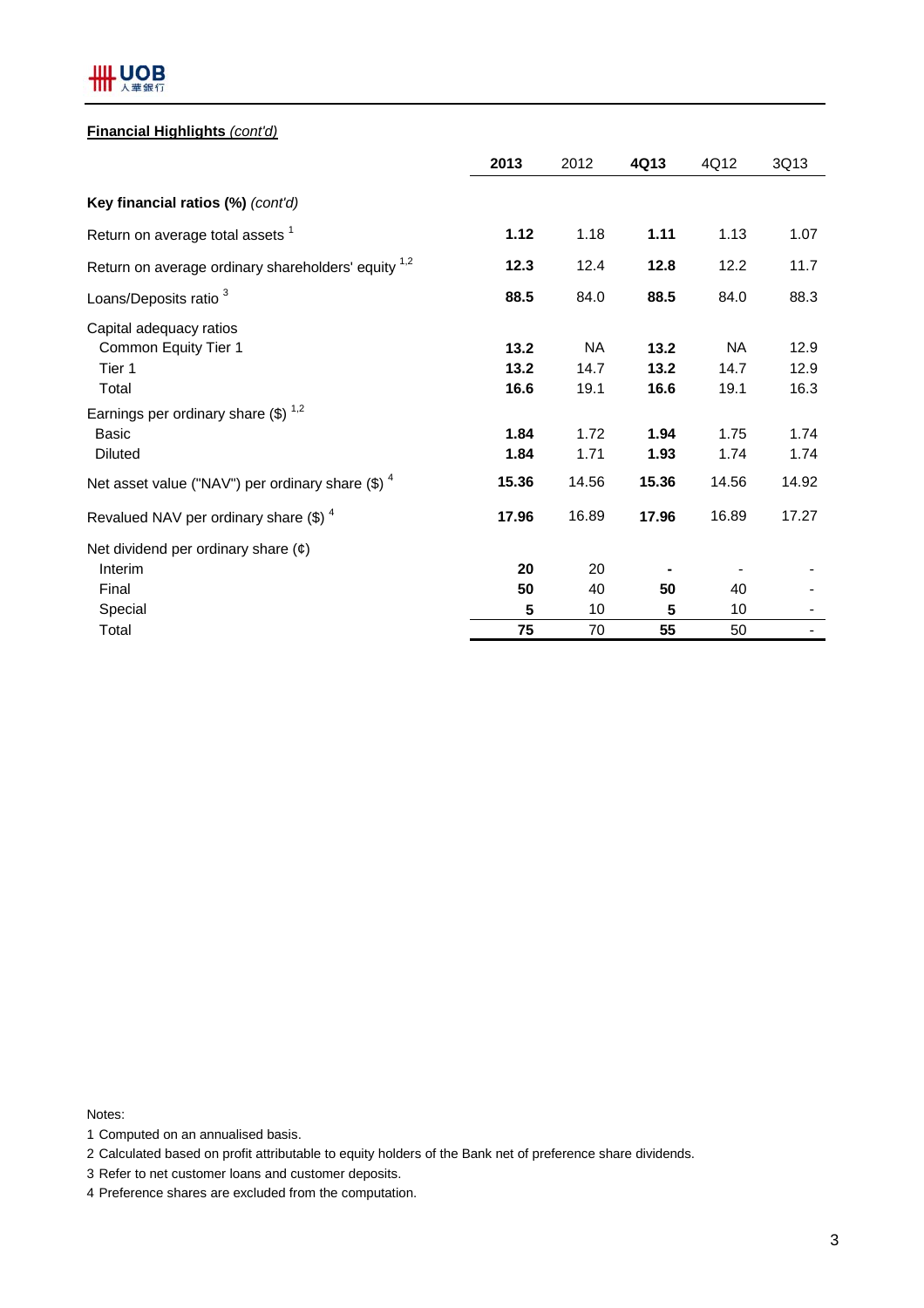

## **Performance Review**

The financial statements have been prepared in accordance with Singapore Financial Reporting Standards ("FRS") as required by the Singapore Companies Act, with modification to FRS39 Financial Instruments: Recognition and Measurement in respect of loan loss provisioning, as provided in the Monetary Authority of Singapore ("MAS") Notice 612 Credit Files, Grading and Provisioning.

The new/revised FRS applicable to the Group with effect from 1 January 2013 are listed below. The adoption of these FRS has no significant impact on the financial statements of the Group.

- **FRS19 Employee Benefits**
- FRS113 Fair Value Measurement
- Amendments to FRS1 Presentation of Items of Other Comprehensive Income
- Amendments to FRS107 Disclosures Offsetting Financial Assets and Financial Liabilities

Other than the above changes, the accounting policies and computation methods adopted in the audited financial statements for the financial year ended 31 December 2013 are the same as those adopted in the audited financial statements for the financial year ended 31 December 2012.

#### **Full year 2013 ("2013") performance**

The Group delivered net earnings of \$3.01 billion for 2013, a 7.3% increase over 2012. The record performance was driven by strong contributions from core income streams as well as profit from associates.

Net interest income grew 5.2% to \$4.12 billion in 2013 on robust loans growth across all geographies and industries. Net interest margin was 1.72%, 15 basis points lower from a year ago as margins compressed due to competition in a sustained low interest rate environment.

Fee and commission income rose 14.8% to \$1.73 billion as broad-based growth was recorded in wealth management, corporate finance and capital markets, fund management, loan and trade-related businesses. Trading and investment income decreased 19.2% to \$544 million on lower gains from sale of securities due to market volatility amid concerns over the US quantitative easing ("QE") tapering.

Group operating expenses grew in tandem with income growth to \$2.90 billion. Staff costs grew 7.3% as the Group continued to invest in talent to support its business franchise. Consequently, expense-to-income ratio increased from 42.3% to 43.1%.

Total impairment charges declined to \$429 million in 2013 mainly from lower individual impairment on loans. Collective impairment of \$272 million was made in line with loans growth. Total loans charge off rate remained at 30 basis points.

Share of associates' profits increased from \$87 million to \$191 million in 2013, contributed by non-recurring gains on disposal of investment securities.

Gross customer loans grew steadily by 16.8% during the year to reach \$182 billion as at end December 2013. Loans from Singapore increased 17.7% to \$119 billion while regional countries grew 16.8% to \$52.7 billion (excluding currency impact).

Customer deposits increased 11.0% year-on-year to \$202 billion. The growth was broad-based across products and mainly from US-dollar deposits. Excluding currency impact, deposits from regional countries rose 11.9% while Singapore's deposits grew 10.3%. The Group's loans-to-deposits ratio increased from 84.0% to 88.5% as at 31 December 2013. The Group's funding base was further diversified with the issuance of \$9.73 billion commercial papers under the US\$10 billion US commercial paper programme in 2013.

Asset quality remained resilient. Non-performing loans ("NPL") decreased 12.2% to \$2.07 billion, while NPL ratio improved from 1.5% in 2012 to 1.1% in 2013.

Shareholders' equity increased 5.2% to \$26.4 billion largely contributed by higher retained earnings. Return on shareholders' equity was 12.3% for 2013.

The Group adopted Basel III framework for its computation of capital adequacy ratios ("CAR") in accordance with the revised MAS Notice 637 with effect from January 2013. The Group's capital position remained strong and well above the MAS minimum requirements with Common Equity Tier 1 ("CET1"), Tier 1 and Total CAR at 13.2%, 13.2% and 16.6% as at 31 December 2013 respectively.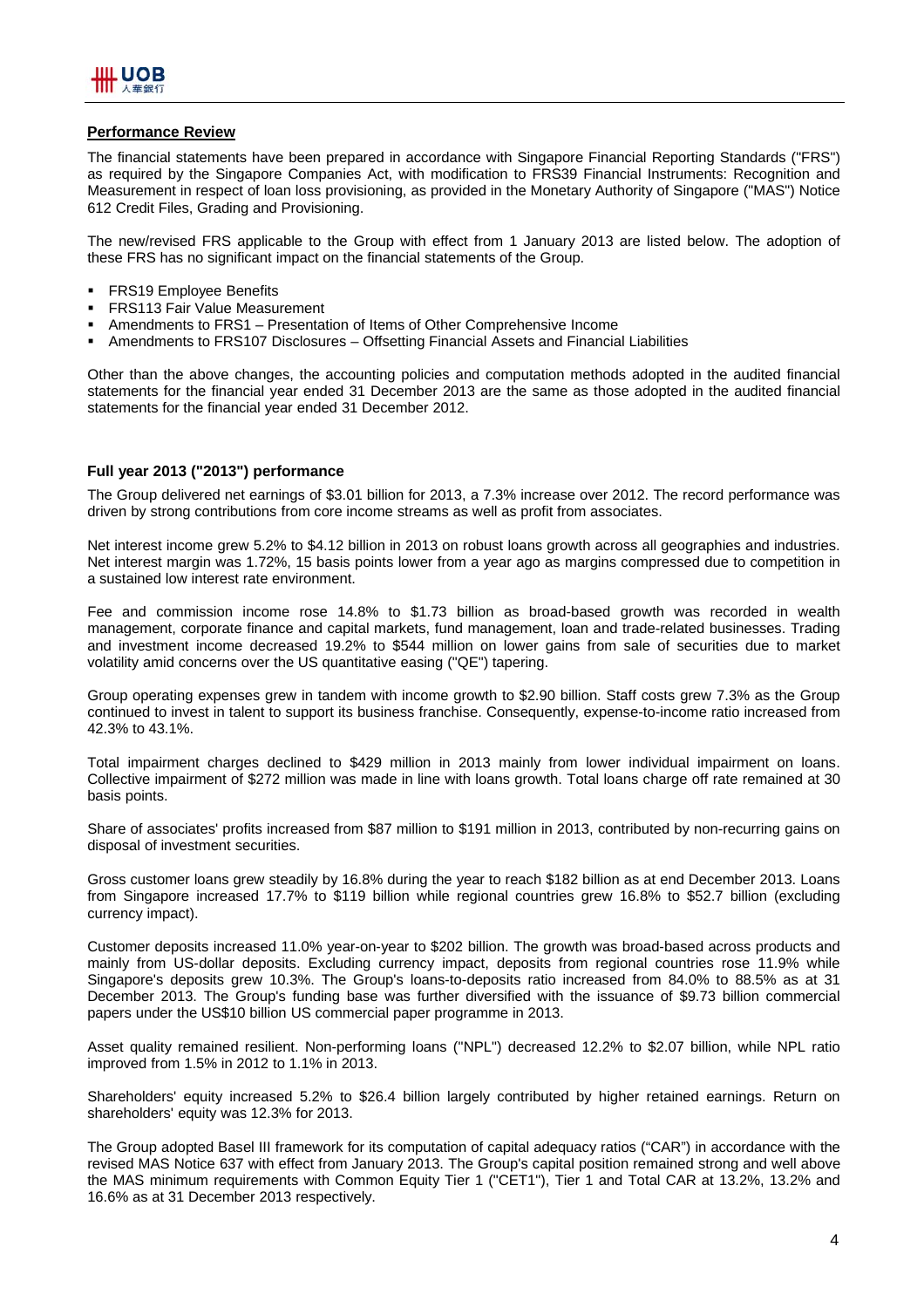

#### **Performance Review** *(cont'd)*

#### **Fourth quarter 2013 ("4Q13") performance**

The Group reported higher net earnings of \$773 million in 4Q13 as against the comparative quarters, led by strong growth in core income streams.

Net interest income trended up steadily through the quarters and registered another new high at \$1.10 billion in 4Q13. Net interest margin improved 3 basis points from the previous quarter to 1.74%.

Fee and commission income grew 6.9% over 3Q13 and 12.2% from 4Q12 to \$435 million in 4Q13, benefitting from strong demands in lending and wealth management products.

Trading and investment income of \$144 million in 4Q13 was little changed from the previous quarter. Compared with 4Q12, it was 1.9% lower due to lower gains on sale of securities.

Total operating expenses of \$762 million for 4Q13 were 6.7% higher quarter-on-quarter and 6.1% above 4Q12. The increase over the comparative quarters was mainly due to higher staff costs and increased business-related expenses. Expense-to-income ratio increased slightly from 43.0% in the previous quarter to 43.8%.

Total impairment charges for 4Q13 increased 62.7% over 3Q13 to \$139 million, mainly due to higher individual impairment on loans. Collective impairment of \$50 million was set aside for the quarter in line with loans growth. Total loans charge off rate remained at 30 basis points while NPL ratio was lower at 1.1%.

Share of associates' profits decreased to \$14 million in 4Q13 from \$52 million in 3Q13 due to lower gain on sale of investment securities.

Gross customer loans grew 3.1% for the quarter to reach \$182 billion as at 31 December 2013. Loans growth was broad-based across different geographies and industries. Excluding currency impact, Singapore's loan base grew 2.2%, while growth in the regional countries was faster at 7.0% in 4Q13 as compared with 3Q13.

Customer deposits increased 2.8% during the quarter to \$202 billion as at 31 December 2013, mostly led by USdollar deposits. The Group loans-to-deposits ratio was marginally higher at 88.5% in 4Q13.

Compared with 30 September 2013, Group CET1 and Total CAR improved to 13.2% and 16.6% respectively mainly due to higher retained earnings and the issuance of Basel III-compliant capital of S\$500 million.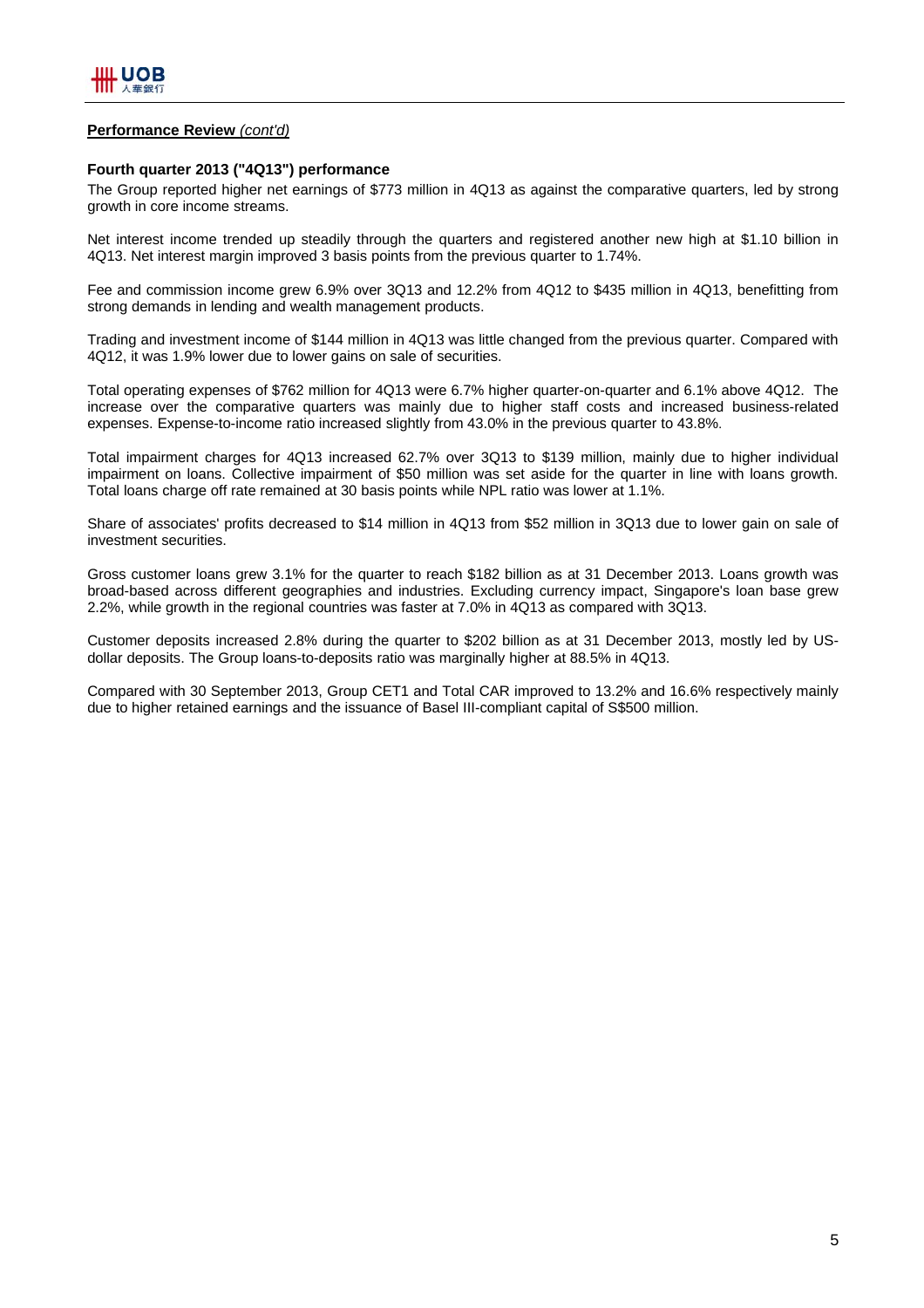## **Net Interest Income**

# **Net interest margin**

|                                     |         | 2013            |         | 2012    |          |         |  |
|-------------------------------------|---------|-----------------|---------|---------|----------|---------|--|
|                                     | Average |                 | Average | Average |          | Average |  |
|                                     | balance | <b>Interest</b> | rate    | balance | Interest | rate    |  |
|                                     | \$m     | \$m             | %       | \$m     | \$m      | $\%$    |  |
| Interest bearing assets             |         |                 |         |         |          |         |  |
| Customer loans                      | 168,787 | 5,297           | 3.14    | 146,242 | 4.973    | 3.40    |  |
| Interbank balances                  | 41,225  | 654             | 1.59    | 33,673  | 600      | 1.78    |  |
| <b>Securities</b>                   | 29,846  | 557             | 1.86    | 29,211  | 629      | 2.15    |  |
| Total                               | 239,858 | 6,508           | 2.71    | 209,126 | 6,202    | 2.97    |  |
| <b>Interest bearing liabilities</b> |         |                 |         |         |          |         |  |
| Customer deposits                   | 190,541 | 2,000           | 1.05    | 170,562 | 1,896    | 1.11    |  |
| Interbank balances/others           | 42,301  | 388             | 0.92    | 32,376  | 389      | 1.20    |  |
| Total                               | 232,841 | 2,388           | 1.03    | 202,938 | 2,285    | 1.13    |  |
| Net interest margin 1               |         |                 | 1.72    |         |          | 1.87    |  |

|                                     | 4Q13    |                 |         | 4Q12    |          |         | 3Q13    |          |         |
|-------------------------------------|---------|-----------------|---------|---------|----------|---------|---------|----------|---------|
|                                     | Average |                 | Average | Average |          | Average | Average |          | Average |
|                                     | balance | <b>Interest</b> | rate    | balance | Interest | rate    | balance | Interest | rate    |
|                                     | \$m     | \$m             | $\%$    | \$m     | \$m      | %       | \$m     | \$m\$    | %       |
| Interest bearing assets             |         |                 |         |         |          |         |         |          |         |
| Customer Ioans                      | 178,053 | 1,397           | 3.11    | 150,902 | 1,261    | 3.32    | 171,747 | 1,339    | 3.09    |
| Interbank balances                  | 42,524  | 176             | 1.64    | 38,007  | 142      | 1.48    | 41,828  | 165      | 1.57    |
| <b>Securities</b>                   | 28,405  | 138             | 1.93    | 29,255  | 148      | 2.02    | 28,668  | 135      | 1.87    |
| Total                               | 248,981 | 1,711           | 2.73    | 218.164 | 1,551    | 2.83    | 242,243 | 1,639    | 2.68    |
| <b>Interest bearing liabilities</b> |         |                 |         |         |          |         |         |          |         |
| <b>Customer deposits</b>            | 196,145 | 519             | 1.05    | 178,315 | 491      | 1.10    | 191,426 | 495      | 1.03    |
| Interbank balances/others           | 46,273  | 97              | 0.83    | 33,077  | 94       | 1.13    | 43,640  | 99       | 0.90    |
| Total                               | 242,418 | 616             | 1.01    | 211,391 | 585      | 1.10    | 235,066 | 593      | 1.00    |
| Net interest margin                 |         |                 | 1.74    |         |          | 1.76    |         |          | 1.71    |

Note:

1 Net interest margin represents annualised net interest income as a percentage of total interest bearing assets.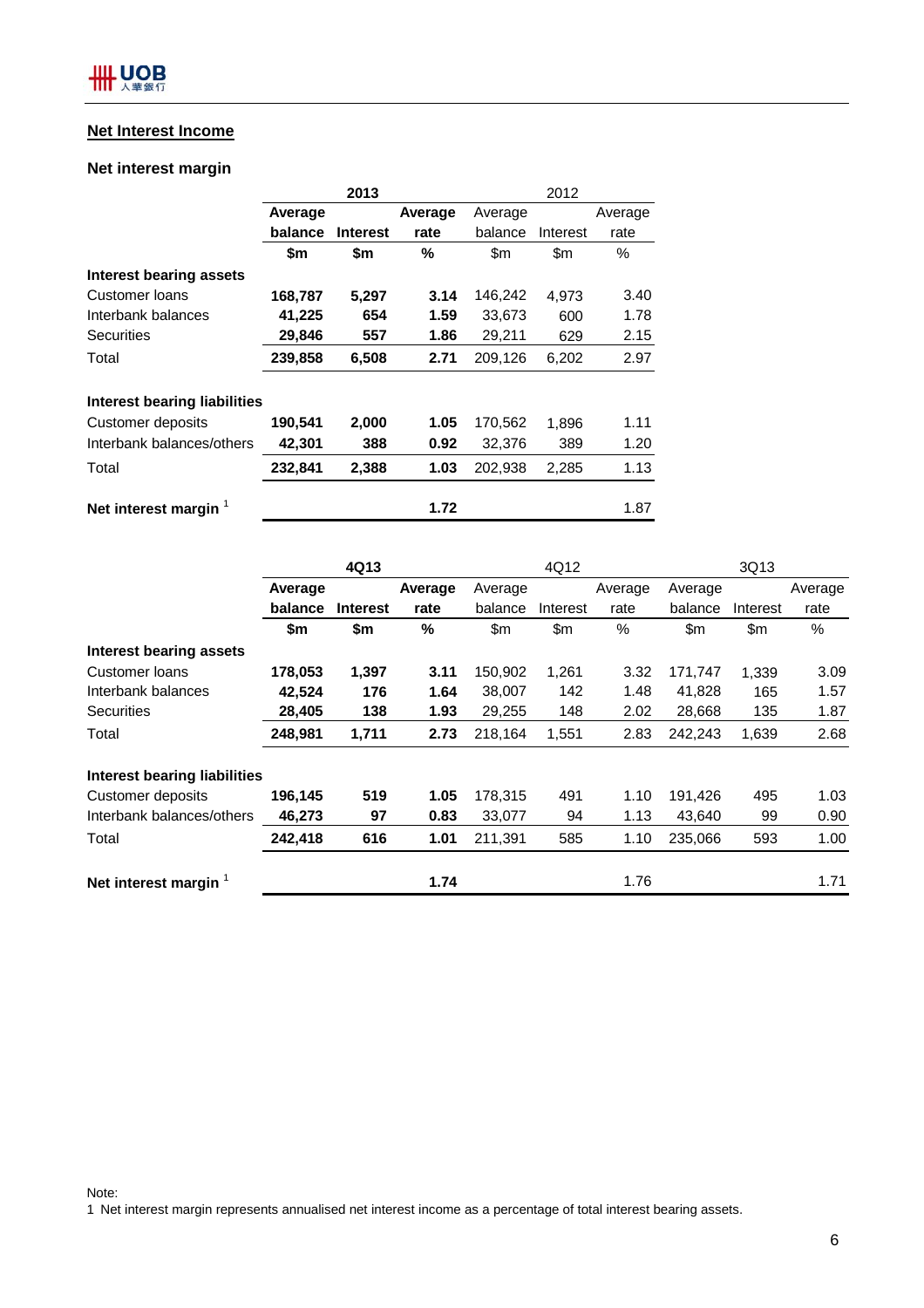## **Net Interest Income** *(cont'd)*

## **Volume and rate analysis**

|                           | 2013 vs 2012  |        |            | 4Q13 vs 4Q12 |        |            | 4Q13 vs 3Q13 |        |        |
|---------------------------|---------------|--------|------------|--------------|--------|------------|--------------|--------|--------|
|                           | <b>Volume</b> | Rate   | <b>Net</b> | Volume       | Rate   | <b>Net</b> | Volume       | Rate   | Net    |
|                           | change        | change | change     | change       | change | change     | change       | change | change |
|                           | \$m           | \$m    | \$m        | \$m          | \$m    | \$m        | \$m          | \$m    | \$m    |
| Interest income           |               |        |            |              |        |            |              |        |        |
| Customer Ioans            | 767           | (442)  | 324        | 227          | (95)   | 132        | 49           | 9      | 58     |
| Interbank balances        | 135           | (80)   | 54         | 17           | 17     | 34         | 3            | 8      | 11     |
| <b>Securities</b>         | 14            | (86)   | (72)       | (4)          | (6)    | (11)       | (1)          | 4      | 3      |
| Total                     | 915           | (608)  | 307        | 239          | (84)   | 155        | 51           | 21     | 72     |
| <b>Interest expense</b>   |               |        |            |              |        |            |              |        |        |
| Customer deposits         | 222           | (118)  | 104        | 49           | (23)   | 26         | 12           | 12     | 24     |
| Interbank balances/others | 120           | (120)  | (0)        | 39           | (35)   | 3          | 7            | (9)    | (2)    |
| Total                     | 342           | (238)  | 104        | 88           | (58)   | 30         | 19           | 3      | 23     |
| Change in number of days  |               |        |            |              |        | 3          |              |        |        |
| Net interest income       | 573           | (370)  | 203        | 152          | (26)   | 128        | 31           | 18     | 49     |

Average assets grew 14.7% in 2013 driven largely by loans growth. Net interest margin was 1.72%, 15 basis points lower when compared with 2012. The compressed margin was more than compensated by assets growth, bringing net interest income for 2013 to a new high of \$4.12 billion.

Net interest income for 4Q13 rose 4.7% over the previous quarter to \$1.10 billion. The steady increase recorded in consecutive quarters of 2013 was largely led by robust loans growth. Net interest margin improved 3 basis points quarter-on-quarter to 1.74%.

Compared with 4Q12, net interest income increased 13.3% year-on-year largely contributed by higher average assets volume.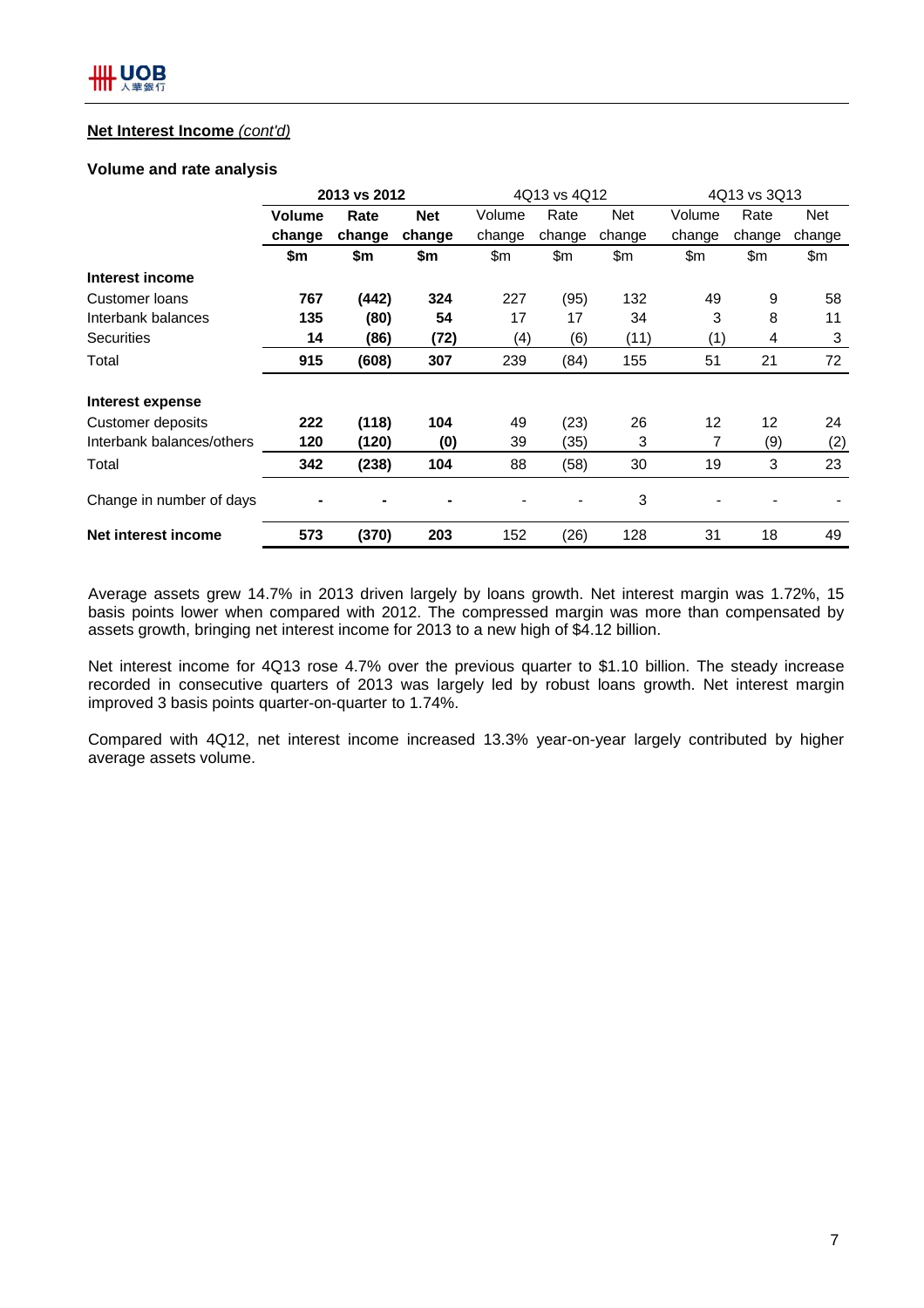## **Non-Interest Income**

|                                                                                     | 2013  | 2012  | $+$ /(-) | 4Q13                    | 4Q12  | $+$ /(-) | 3Q13  | $+/(-)$  |
|-------------------------------------------------------------------------------------|-------|-------|----------|-------------------------|-------|----------|-------|----------|
|                                                                                     | \$m   | \$m\$ | %        | \$m\$                   | \$m\$ | %        | \$m\$ | %        |
| Fee and commission income                                                           |       |       |          |                         |       |          |       |          |
| Credit card                                                                         | 262   | 240   | 9.1      | 72                      | 66    | 7.8      | 66    | 7.6      |
| Fund management                                                                     | 172   | 129   | 33.2     | 39                      | 44    | (10.9)   | 37    | 7.5      |
| Investment-related                                                                  | 420   | 321   | 30.7     | 101                     | 90    | 11.6     | 101   | (0.4)    |
| Loan-related                                                                        | 442   | 389   | 13.6     | 113                     | 82    | 38.6     | 93    | 21.9     |
| Service charges                                                                     | 111   | 107   | 4.0      | 30                      | 28    | 4.5      | 27    | 7.6      |
| Trade-related                                                                       | 268   | 256   | 4.6      | 70                      | 62    | 11.4     | 72    | (3.6)    |
| <b>Others</b>                                                                       | 56    | 66    | (14.8)   | 11                      | 15    | (23.6)   | 10    | 10.0     |
|                                                                                     | 1,731 | 1,508 | 14.8     | 435                     | 388   | 12.2     | 407   | 6.9      |
| Other non-interest income<br>Dividend income                                        | 53    | 135   | (60.7)   | 3                       | 3     | (6.0)    | 12    | (72.0)   |
| Rental income                                                                       | 114   | 110   | 3.6      | 30                      | 28    | 6.3      | 27    | 10.0     |
| Trading income/(loss)<br>Non-trading income/(loss)<br>Financial instruments at fair | 47    | 97    | (51.8)   | $\overline{\mathbf{r}}$ | 22    | (68.2)   | 8     | (19.0)   |
| value through profit or loss<br>Available-for-sale assets and                       | 463   | 134   | >100.0   | 154                     | 64    | >100.0   | 86    | 77.5     |
| others                                                                              | 34    | 442   | (92.3)   | (16)                    | 61    | (>100.0) | 48    | (>100.0) |
|                                                                                     | 544   | 673   | (19.2)   | 144                     | 147   | (1.9)    | 143   | 0.8      |
| Other income                                                                        | 159   | 152   | 4.3      | 35                      | 60    | (41.5)   | 29    | 18.9     |
| Other operating income                                                              | 703   | 825   | (14.8)   | 179                     | 207   | (13.4)   | 172   | 3.9      |
|                                                                                     | 870   | 1,070 | (18.7)   | 212                     | 238   | (10.9)   | 211   | 0.6      |
| Total                                                                               | 2,600 | 2,578 | 0.9      | 647                     | 626   | 3.4      | 618   | 4.8      |

Compared with 2012, fee and commission income recorded a robust 14.8% growth in 2013 to reach \$1.73 billion. The increase was broad based, led by double-digit growth in wealth management, fund management and loan-related activities. Trading and investment income was 19.2% lower at \$544 million on lower gains from sale of securities due to market volatility amid concerns over the US QE tapering.

Total non-interest income of \$647 million for 4Q13 increased over the comparative quarters, mainly boosted by robust growth in fee and commission income from lending and wealth management products. Trading and investment income of \$144 million in 4Q13 was little changed over the previous quarter. Compared with 4Q12, it was 1.9% lower due to lower gains on sale of securities.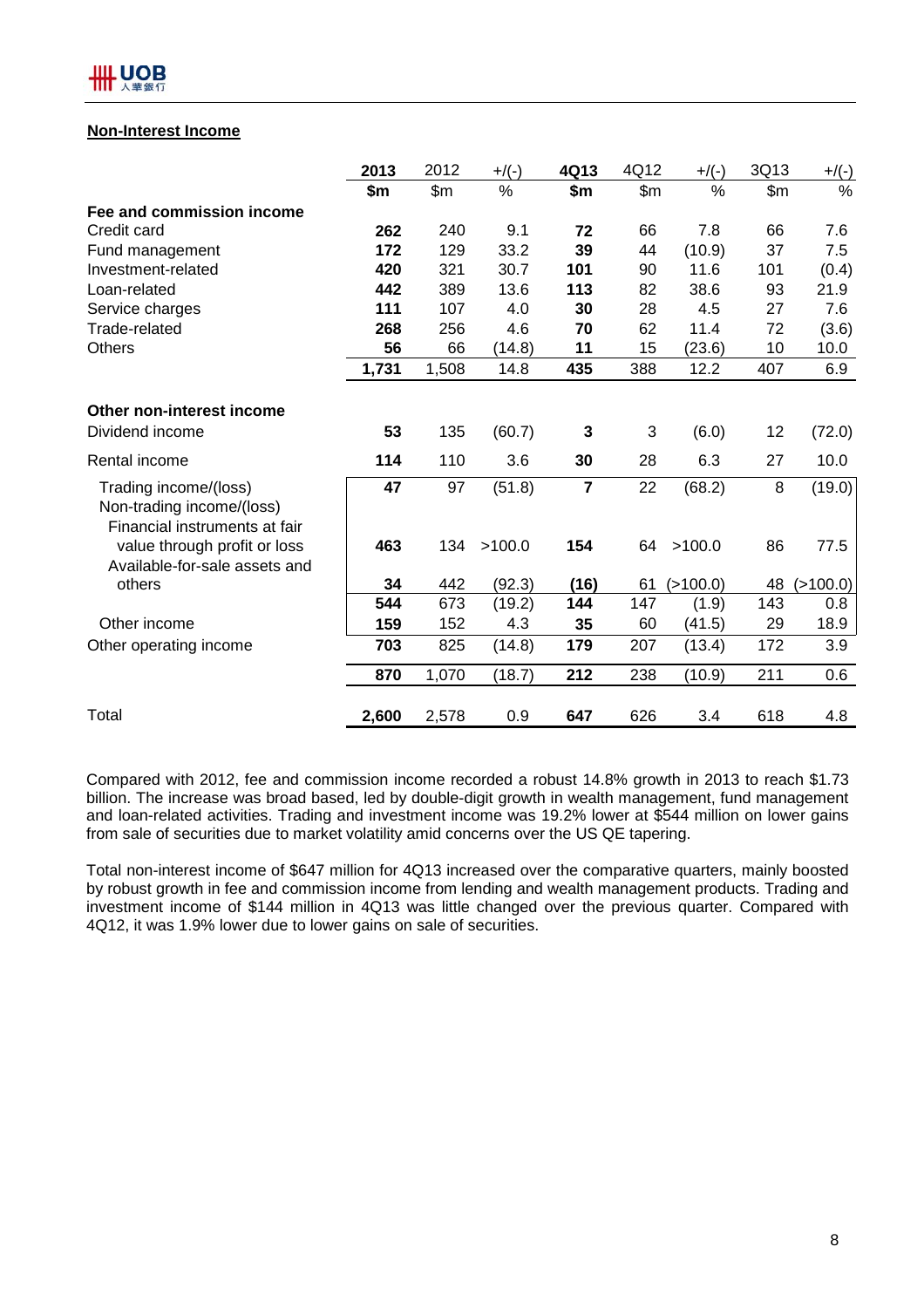## **Operating Expenses**

|                                  | 2013   | 2012   | $+$ /(-) | 4Q13   | 4Q12   | $+$ /(-) | 3Q13   | $+$ /(-) |
|----------------------------------|--------|--------|----------|--------|--------|----------|--------|----------|
|                                  | \$m    | \$m\$  | %        | \$m    | \$m    | $\%$     | \$m    | %        |
| <b>Staff costs</b>               | 1,712  | 1,597  | 7.3      | 447    | 428    | 4.4      | 427    | 4.8      |
| <b>Other operating expenses</b>  |        |        |          |        |        |          |        |          |
| Revenue-related                  | 570    | 574    | (0.6)    | 152    | 128    | 18.1     | 138    | 9.9      |
| Occupancy-related                | 291    | 269    | 8.5      | 72     | 70     | 3.4      | 73     | (0.1)    |
| IT-related                       | 160    | 171    | (6.3)    | 41     | 46     | (11.4)   | 39     | 3.4      |
| <b>Others</b>                    | 164    | 138    | 19.3     | 50     | 46     | 9.6      | 38     | 32.2     |
|                                  | 1,186  | 1,151  | 3.0      | 315    | 290    | 8.5      | 288    | 9.4      |
| Total                            | 2,898  | 2,747  | 5.5      | 762    | 719    | 6.1      | 715    | 6.7      |
|                                  |        |        |          |        |        |          |        |          |
| Of which, depreciation of assets | 130    | 121    | 7.0      | 34     | 30     | 12.8     | 33     | 2.7      |
| Manpower (number)                | 24,484 | 23.471 | 1,013    | 24,484 | 23,471 | 1,013    | 24.357 | 127      |

Operating expenses increased 5.5% to \$2.90 billion in 2013 on higher staff costs across Singapore and the regional countries as the Group continued to invest in talent. Consequently, expense-to-income ratio increased from 42.3% to 43.1%.

Operating expenses of \$762 million in 4Q13 were higher as compared with the comparative quarters, mainly attributed to higher staff costs and increased business-related expenditure. Expense-to-income ratio increased from 43.0% last quarter to 43.8% in 4Q13. Compared with 4Q12, expense-to-income ratio improved on higher income growth.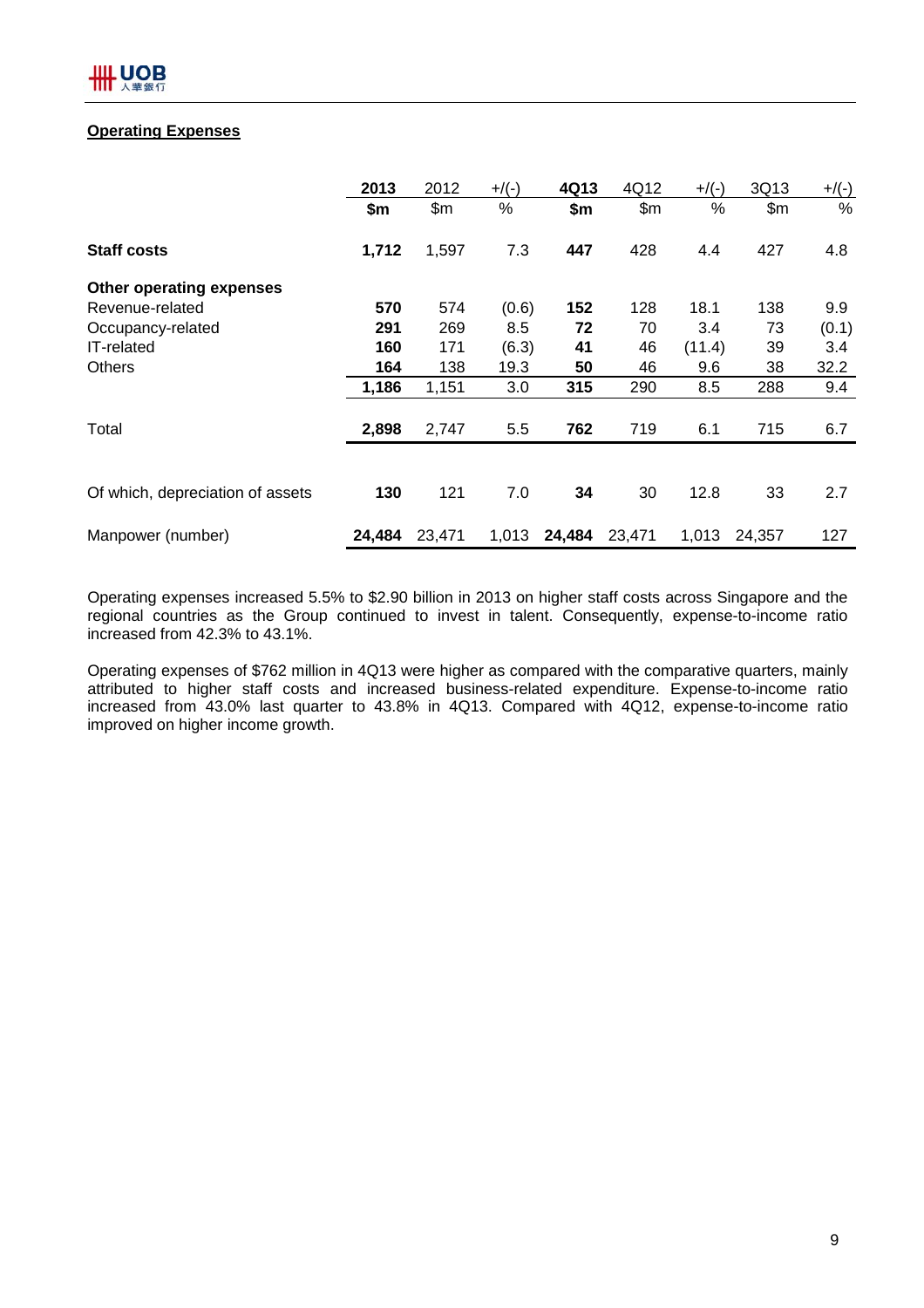## **Impairment Charges**

|                                             | 2013 | 2012           | $+$ /(-) | 4Q13  | 4Q12  | $+$ /(-)     | 3Q13  | $+$ /(-)           |
|---------------------------------------------|------|----------------|----------|-------|-------|--------------|-------|--------------------|
|                                             | \$m  | \$m\$          | %        | \$m\$ | \$m\$ | %            | \$m\$ | %                  |
| Individual impairment on loans <sup>1</sup> |      |                |          |       |       |              |       |                    |
| Singapore                                   | 18   | 123            | (85.4)   | 29    | 3     | >100.0       | 12    | >100.0             |
| Malaysia                                    | 16   | 48             | (65.6)   | 7     | 20    | (64.9)       | 7     | 1.0                |
| Thailand                                    | 30   | 25             | 17.3     | 16    | 14    | 9.9          | 4     | >100.0             |
| Indonesia                                   | 4    | 13             | (70.5)   | (5)   | 6     | (>100.0)     |       | $(2)$ ( $>100.0$ ) |
| Greater China <sup>2</sup>                  | (1)  | $\overline{2}$ | (>100.0) | (2)   | 0     | ( > 100.0)   | 1.    | (>100.0)           |
| <b>Others</b>                               | 68   | 243            | (72.0)   | 7     | 154   | (95.3)       | (10)  | >100.0             |
|                                             | 136  | 454            | (70.1)   | 51    | 198   | (74.0)       | 11    | >100.0             |
| Individual impairment on                    |      |                |          |       |       |              |       |                    |
| securities and others                       | 22   | 21             | 4.0      | 37    | 31    | 19.0         | 30    | 24.2               |
| <b>Collective impairment</b>                | 272  | $\overline{2}$ | >100.0   | 50    |       | (79) > 100.0 | 45    | 12.6               |
| Total                                       | 429  | 476            | (10.0)   | 139   | 150   | (7.3)        | 85    | 62.7               |

Credit quality on the loan portfolio remained at healthy level. Total impairment charges for 2013 were lower at \$429 million as individual impairment on loans declined. Collective impairment of \$272 million was made in line with loans growth. Total loans charge off rate remained at 30 basis points for 2013.

Total impairment charges for 4Q13 was \$139 million, higher against the previous quarter mainly due to increased individual impairment on loans. Compared with 4Q12, total impairment charges declined 7.3% as lower individual impairment on loans more than offset collective impairment set aside in line with loans growth.

Notes:

<sup>1</sup> Based on the location where the non-performing loans are booked.

<sup>2</sup> Comprise China, Hong Kong and Taiwan.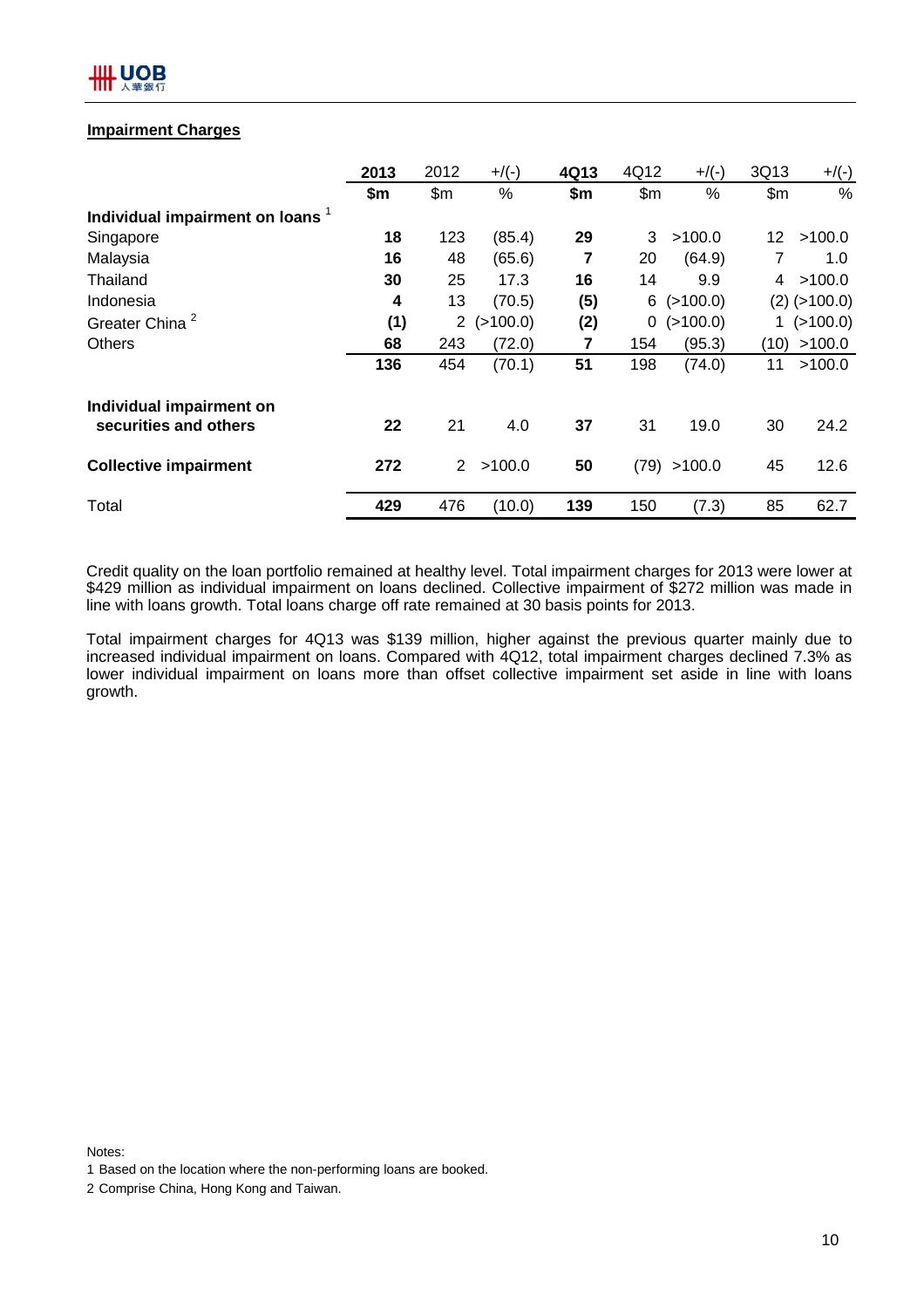

## **Customer Loans**

|                                       | <b>Dec-13</b> | Sep-13  | Dec-12  |
|---------------------------------------|---------------|---------|---------|
|                                       | \$m           | \$m     | \$m     |
| Gross customer loans                  | 181,978       | 176,529 | 155,855 |
| Less: Individual impairment           | 798           | 806     | 960     |
| Collective impairment                 | 2,323         | 2,244   | 1,964   |
| Net customer loans                    | 178,857       | 173,478 | 152,930 |
| <b>By industry</b>                    |               |         |         |
| Transport, storage and communication  | 7,983         | 8,110   | 6,906   |
| Building and construction             | 23,845        | 22,836  | 19,438  |
| Manufacturing                         | 15,999        | 15,037  | 11,834  |
| <b>Financial institutions</b>         | 29,173        | 26,479  | 23,718  |
| General commerce                      | 22,159        | 21,779  | 18,627  |
| Professionals and private individuals | 24,611        | 24,497  | 22,366  |
| Housing loans                         | 50,487        | 49,744  | 46,131  |
| Others                                | 7,722         | 8,047   | 6,833   |
| Total (gross)                         | 181,978       | 176,529 | 155,855 |
| <b>By currency</b>                    |               |         |         |
| Singapore dollar                      | 101,538       | 99,474  | 87,733  |
| US dollar                             | 26,923        | 24,392  | 18,135  |
| Malaysian ringgit                     | 23,308        | 22,623  | 21,842  |
| Thai baht                             | 9,148         | 8,915   | 8,103   |
| Indonesian rupiah                     | 4,242         | 4,363   | 4,573   |
| <b>Others</b>                         | 16,819        | 16,762  | 15,469  |
| Total (gross)                         | 181,978       | 176,529 | 155,855 |
| <b>By maturity</b>                    |               |         |         |
| Within 1 year                         | 59,256        | 57,079  | 48,230  |
| Over 1 year but within 3 years        | 37,508        | 35,986  | 29,264  |
| Over 3 years but within 5 years       | 20,620        | 19,961  | 19,898  |
| Over 5 years                          | 64,595        | 63,502  | 58,463  |
| Total (gross)                         | 181,978       | 176,529 | 155,855 |
| By geography $1$                      |               |         |         |
| Singapore                             | 119,028       | 116,431 | 101,095 |
| Malaysia                              | 25,215        | 24,274  | 23,471  |
| <b>Thailand</b>                       | 9,837         | 9,459   | 8,516   |
| Indonesia                             | 5,393         | 5,415   | 5,600   |
| <b>Greater China</b>                  | 12,259        | 10,606  | 9,176   |
| <b>Others</b>                         | 10,246        | 10,343  | 7,997   |
| Total (gross)                         | 181,978       | 176,529 | 155,855 |

Gross customer loans rose 16.8% year-on-year to reach \$182 billion as at 31 December 2013. The robust loans growth was broad-based across territories and industries. Excluding currency effects, Singapore's loan base grew 17.7% to \$119 billion while the loans from regional countries increased 16.8% to \$52.7 billion as at 31 December 2013.

Gross customer loans increased 3.1% for the quarter, mainly from Singapore and the regional countries and across most industries. Excluding currency effects, loans from Singapore grew 2.2% quarter-onquarter while growth in the regional countries was faster at 7.0%. US dollar loans increased 10.4% to \$26.9 billion with US dollar loans-to-deposits ratio at 80.4% as at 31 December 2013.

Note:

1 Based on the location where the loans are booked.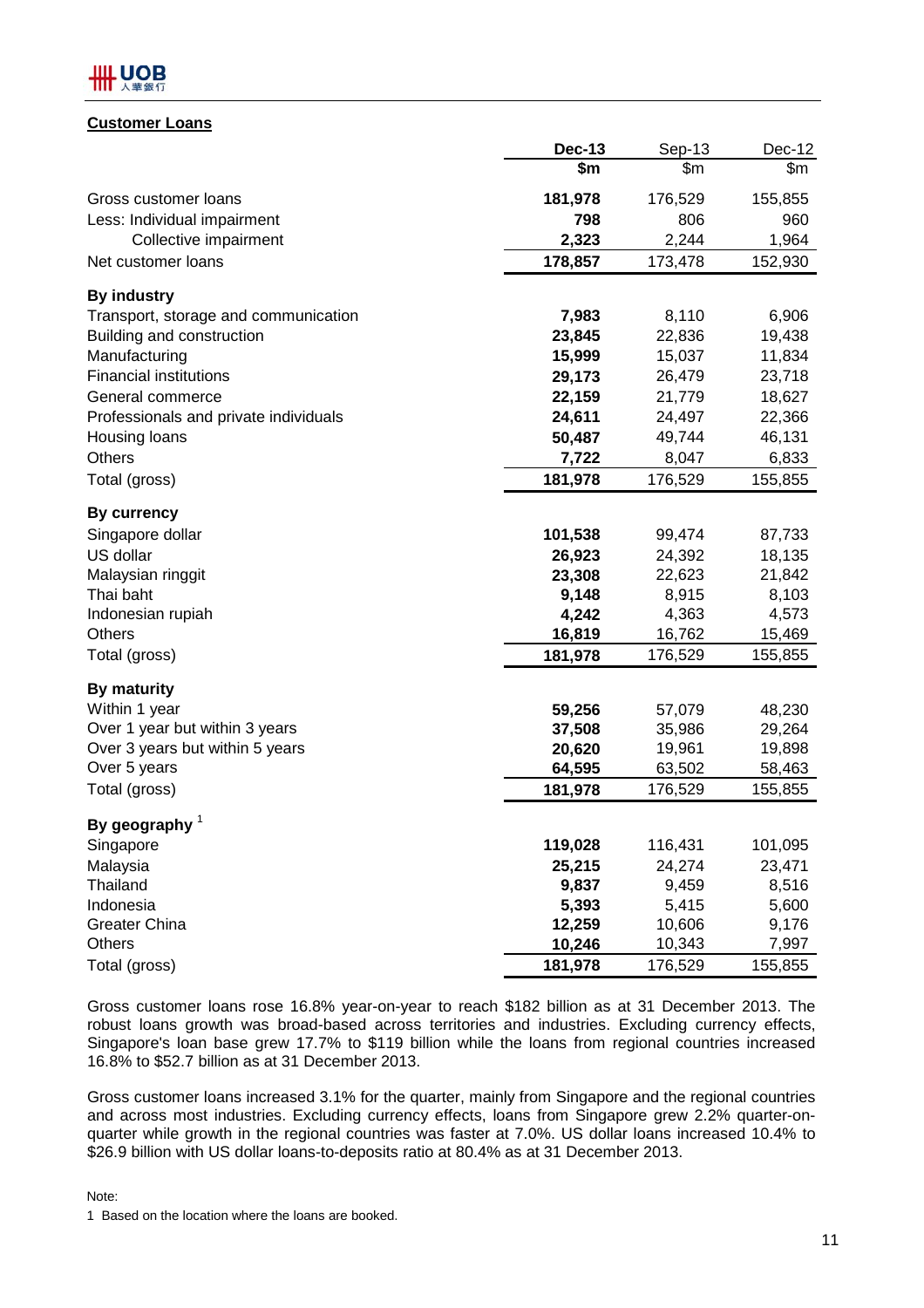# **Non-Performing Assets**

|                               | <b>Dec-13</b> | Sep-13 | Dec-12 |
|-------------------------------|---------------|--------|--------|
|                               | \$m           | \$m\$  | \$m\$  |
| Loans ("NPL")                 | 2,074         | 2,107  | 2,362  |
| Debt securities and others    | 240           | 295    | 378    |
| Non-Performing Assets ("NPA") | 2,314         | 2,402  | 2,740  |
| By grading                    |               |        |        |
| Substandard                   | 1,265         | 1,230  | 1,731  |
| Doubtful                      | 462           | 571    | 369    |
| Loss                          | 587           | 601    | 640    |
| Total                         | 2,314         | 2,402  | 2,740  |
| By security coverage          |               |        |        |
| Secured                       | 1,088         | 1,036  | 1,003  |
| Unsecured                     | 1,226         | 1,366  | 1,737  |
| Total                         | 2,314         | 2,402  | 2,740  |
| <b>By ageing</b>              |               |        |        |
| Current                       | 295           | 264    | 309    |
| Within 90 days                | 197           | 115    | 135    |
| Over 90 to 180 days           | 241           | 566    | 748    |
| Over 180 days                 | 1,581         | 1,457  | 1,548  |
| Total                         | 2,314         | 2,402  | 2,740  |
| <b>Cumulative impairment</b>  |               |        |        |
| Individual                    | 958           | 1,010  | 1,209  |
| Collective                    | 2,450         | 2,371  | 2,140  |
| Total                         | 3,408         | 3,381  | 3,349  |
| As a % of NPA                 | 147.3%        | 140.8% | 122.2% |
| As a % of unsecured NPA       | 278.0%        | 247.5% | 192.8% |

| <b>NPL</b>          |            | <b>NPL</b> | <b>NPL</b> |       |
|---------------------|------------|------------|------------|-------|
| <b>NPL</b><br>ratio | <b>NPL</b> | ratio      | <b>NPL</b> | ratio |
| %<br>\$m            | \$m\$      | %          | \$m        | %     |
|                     |            |            |            |       |
| 819<br>10.3         | 914        | 11.3       | 985        | 14.3  |
| 123<br>0.5          | 109        | 0.5        | 116        | 0.6   |
| 223<br>1.4          | 221        | 1.5        | 361        | 3.1   |
| 102<br>0.3          | 102        | 0.4        | 144        | 0.6   |
| 265<br>1.2          | 251        | 1.2        | 240        | 1.3   |
| 192<br>0.8          | 173        | 0.7        | 130        | 0.6   |
| 311<br>0.6          | 295        | 0.6        | 268        | 0.6   |
| 39<br>0.5           | 42         | 0.5        | 118        | 1.7   |
| 2,074<br>1.1        | 2,107      | 1.2        | 2,362      | 1.5   |
|                     |            |            |            |       |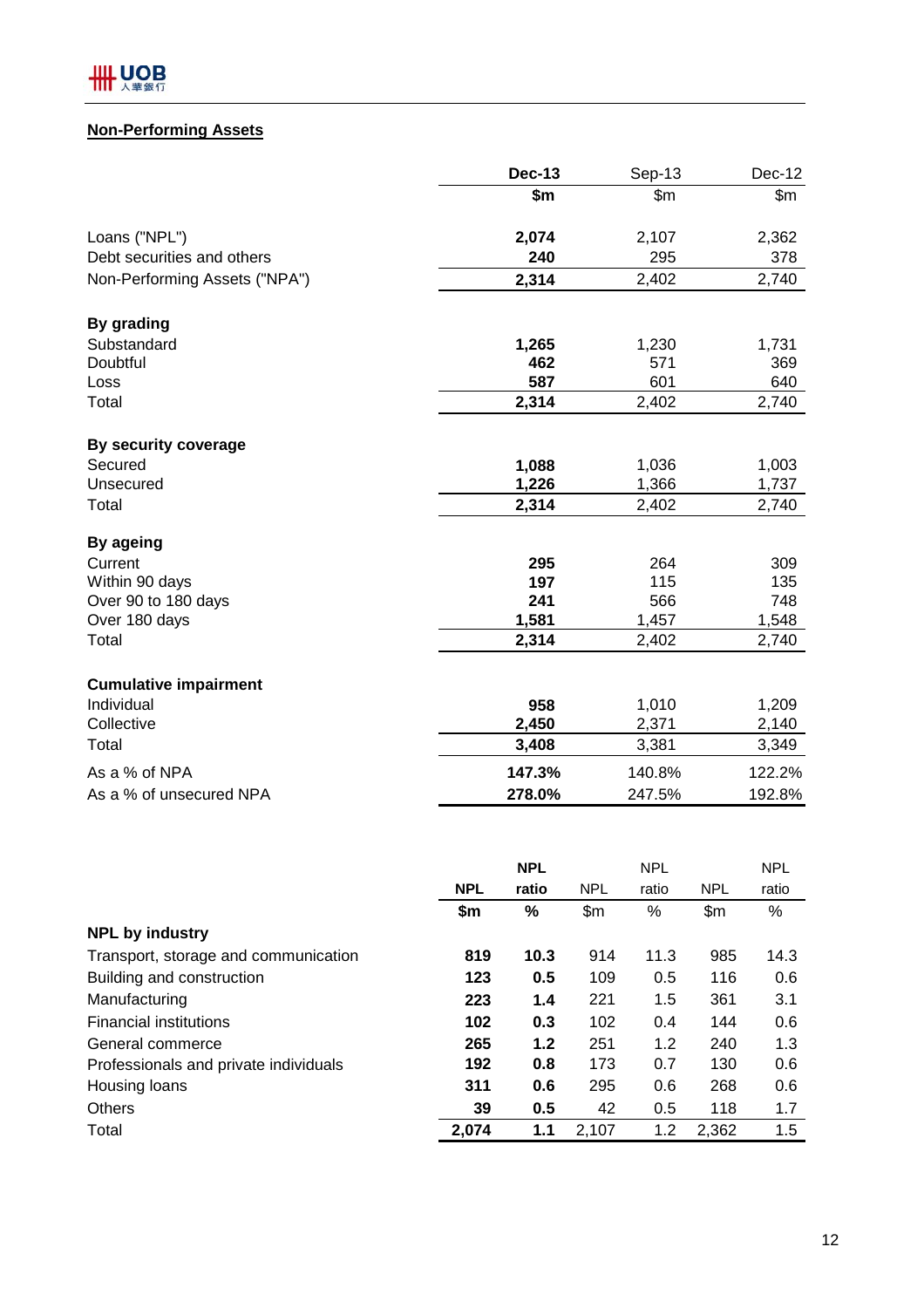

## **Non-Performing Assets** *(cont'd)*

|                      |            | <b>Total cumulative impairment</b> |            |               |  |
|----------------------|------------|------------------------------------|------------|---------------|--|
|                      |            | <b>NPL</b>                         | as a % of  | as a % of     |  |
|                      | <b>NPL</b> | ratio                              | <b>NPL</b> | unsecured NPL |  |
|                      | \$m        | $\%$                               | %          | %             |  |
| NPL by geography $1$ |            |                                    |            |               |  |
| Singapore            |            |                                    |            |               |  |
| <b>Dec-13</b>        | 812        | 0.7                                | 237.3      | 688.2         |  |
| Sep-13               | 771        | 0.7                                | 242.7      | 643.0         |  |
| <b>Dec-12</b>        | 774        | 0.8                                | 228.4      | 470.2         |  |
| Malaysia             |            |                                    |            |               |  |
| <b>Dec-13</b>        | 411        | 1.6                                | 119.5      | 423.3         |  |
| Sep-13               | 392        | 1.6                                | 119.6      | 397.5         |  |
| Dec-12               | 401        | 1.7                                | 109.2      | 312.9         |  |
| Thailand             |            |                                    |            |               |  |
| <b>Dec-13</b>        | 203        | 2.1                                | 140.4      | 285.0         |  |
| Sep-13               | 201        | 2.1                                | 134.8      | 279.4         |  |
| Dec-12               | 223        | 2.6                                | 100.0      | 179.8         |  |
| Indonesia            |            |                                    |            |               |  |
| <b>Dec-13</b>        | 88         | 1.6                                | 40.9       | 128.6         |  |
| Sep-13               | 124        | 2.3                                | 45.2       | 140.0         |  |
| <b>Dec-12</b>        | 100        | 1.8                                | 61.0       | 1,220.0       |  |
| <b>Greater China</b> |            |                                    |            |               |  |
| <b>Dec-13</b>        | 29         | 0.2                                | 269.0      | 390.0         |  |
| Sep-13               | 30         | 0.3                                | 240.0      | 342.9         |  |
| Dec-12               | 42         | 0.5                                | 171.4      | 200.0         |  |
| <b>Others</b>        |            |                                    |            |               |  |
| <b>Dec-13</b>        | 531        | 5.2                                | 57.3       | 60.8          |  |
| Sep-13               | 589        | 5.7                                | 52.8       | 55.5          |  |
| Dec-12               | 822        | 10.3                               | 44.0       | 48.1          |  |
| Group NPL            |            |                                    |            |               |  |
| <b>Dec-13</b>        | 2,074      | 1.1                                | 150.5      | 298.9         |  |
| Sep-13               | 2,107      | 1.2                                | 144.8      | 270.6         |  |
| Dec-12               | 2,362      | 1.5                                | 123.8      | 203.9         |  |

Asset quality remained resilient. Group NPL improved 12.2% from a year ago and 1.6% from the previous quarter to \$2.07 billion as at 31 December 2013. NPL ratio stayed low at 1.1%, while NPL coverage remained adequate at 150.5%.

Note:

1 Based on the location where the non-performing loans are booked.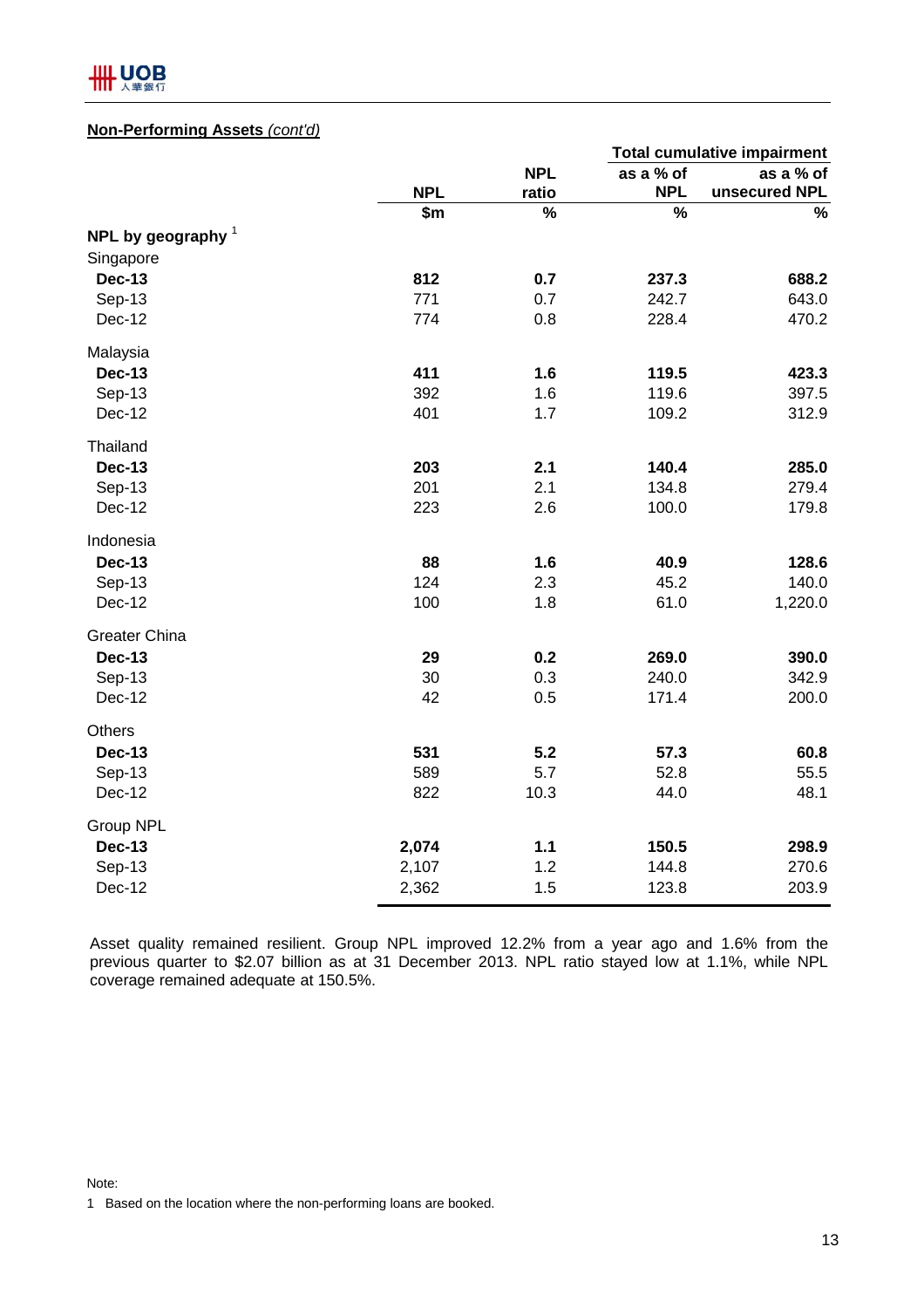#### III UOB 大華銀行

## **Customer Deposits**

|                                 | <b>Dec-13</b> | Sep-13  | Dec-12  |
|---------------------------------|---------------|---------|---------|
|                                 | \$m           | \$m     | \$m     |
| By product                      |               |         |         |
| <b>Fixed deposits</b>           | 110,027       | 109,576 | 101,286 |
| Savings deposits                | 45,492        | 44,698  | 41,637  |
| <b>Current accounts</b>         | 39,169        | 34,923  | 32,343  |
| <b>Others</b>                   | 7,319         | 7,214   | 6,763   |
| Total                           | 202,006       | 196,411 | 182,029 |
| <b>By maturity</b>              |               |         |         |
| Within 1 year                   | 198,851       | 192,938 | 178,478 |
| Over 1 year but within 3 years  | 2,424         | 2,744   | 2,886   |
| Over 3 years but within 5 years | 424           | 523     | 501     |
| Over 5 years                    | 307           | 206     | 164     |
| Total                           | 202,006       | 196,411 | 182,029 |
| <b>By currency</b>              |               |         |         |
| Singapore dollar                | 106,476       | 108,446 | 101,924 |
| US dollar                       | 33,211        | 28,893  | 21,918  |
| Malaysian ringgit               | 25,847        | 24,950  | 25,382  |
| Thai baht                       | 9,235         | 8,754   | 8,096   |
| Indonesian rupiah               | 4,320         | 4,323   | 4,403   |
| <b>Others</b>                   | 22,917        | 21,044  | 20,305  |
| Total                           | 202,006       | 196,411 | 182,029 |
|                                 |               |         |         |
| Loans/Deposits ratio (%)        | 88.5          | 88.3    | 84.0    |

Customer deposits grew 11.0% year-on-year to reach \$202 billion as at 31 December 2013. The growth was across all products and came largely from US-dollar deposits. Excluding currency impact, deposits from regional countries rose 11.9% while Singapore's deposits grew 10.3%.

Against the last quarter, customer deposits rose 2.8% mainly on US-dollar deposits. The Group loans-to-deposits ratio was stable at 88.5% as at 31 December 2013.

## **Debts Issued (unsecured)**

|                               | <b>Dec-13</b> | $Sep-13$      | Dec-12        |
|-------------------------------|---------------|---------------|---------------|
|                               | \$m           | $\mathsf{Sm}$ | $\mathsf{Sm}$ |
| Subordinated debts            | 5,357         | 5,360         | 6,652         |
| Commercial papers             | 9,734         | 8,137         | 3,049         |
| Fixed and floating rate notes | 2,080         | 1,866         | 1,775         |
| <b>Others</b>                 | 1,810         | 1,658         | 1,324         |
| Total                         | 18,981        | 17,022        | 12,800        |
| Due within one year           | 11,507        | 9,935         | 4,737         |
| Due after one year            | 7,474         | 7,087         | 8,063         |
| Total                         | 18,981        | 17,022        | 12,800        |
|                               |               |               |               |

During the year, the Group issued \$9.73 billion under the US\$10 billion US commercial paper programme to further diversify its funding base.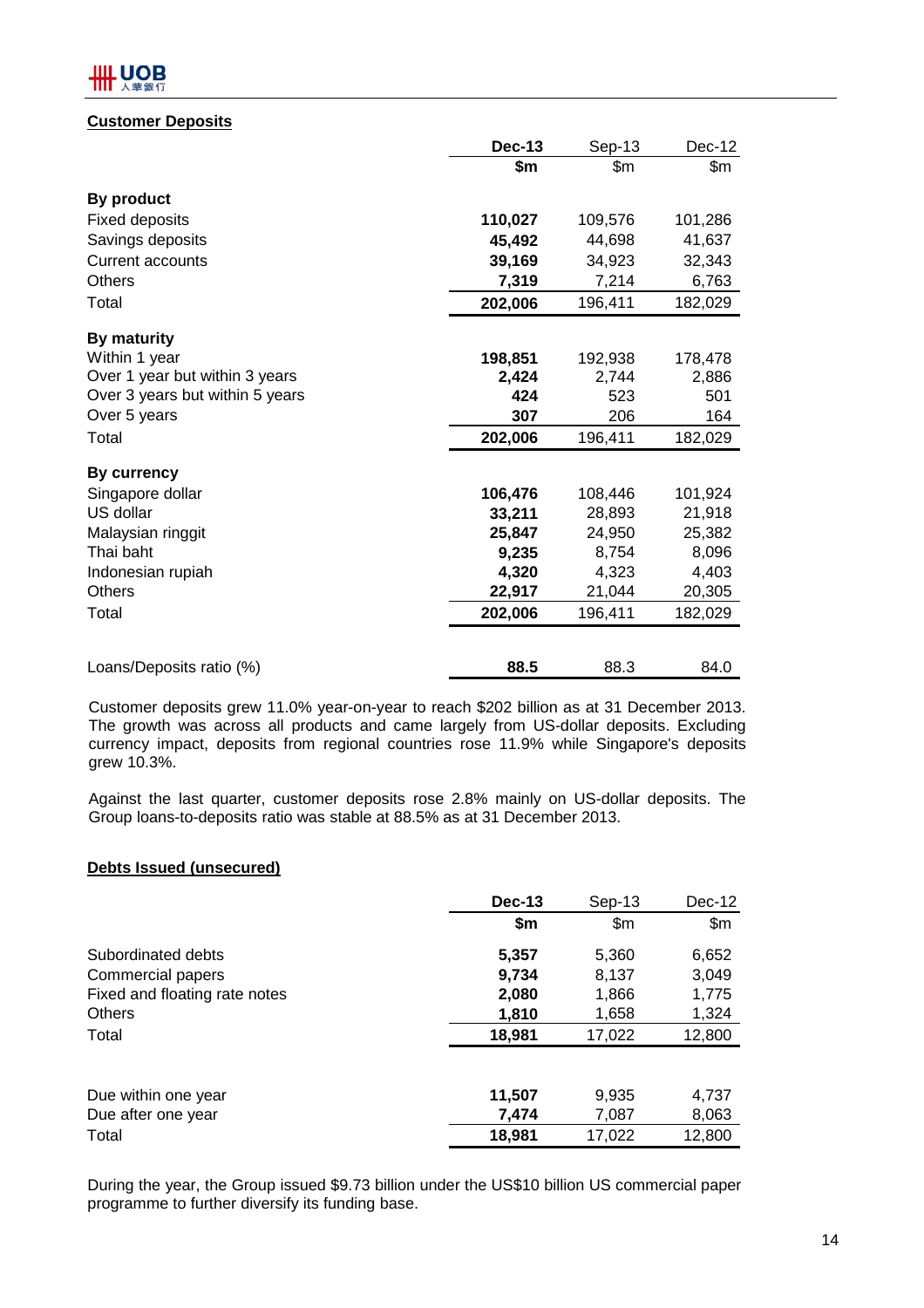

# **Shareholders' Equity**

|                                                    | <b>Dec-13</b> | Sep-13 | Dec-12 |
|----------------------------------------------------|---------------|--------|--------|
|                                                    | \$m           | \$m    | \$m    |
| Shareholders' equity                               | 26,388        | 25.183 | 25,080 |
| Add: Revaluation surplus                           | 4.098         | 3.702  | 3.674  |
| Shareholders' equity including revaluation surplus | 30,486        | 28.884 | 28,754 |

Shareholders' equity rose 5.2% year-on-year to \$26.4 billion as at 31 December 2013, mainly contributed by higher retained earnings.

Compared to 30 September 2013, shareholders' equity increased 4.8% largely due to profit for the quarter as well as the issue of \$500 million 4.75% perpetual capital securities.

As at 31 December 2013, revaluation surplus of \$4.10 billion on the Group's properties was not recognised in the financial statements.

## **Changes in Issued Shares of the Bank**

|                                                                            | <b>Number of shares</b> |           |           |           |  |  |  |
|----------------------------------------------------------------------------|-------------------------|-----------|-----------|-----------|--|--|--|
|                                                                            | 2013                    | 2012      | 4Q13      | 4Q12      |  |  |  |
|                                                                            | '000                    | '000      | '000      | '000      |  |  |  |
| <b>Ordinary shares</b>                                                     |                         |           |           |           |  |  |  |
| Balance at beginning/end of period                                         | 1,590,494               | 1,590,494 | 1,590,494 | 1,590,494 |  |  |  |
| <b>Treasury shares</b>                                                     |                         |           |           |           |  |  |  |
| Balance at beginning of period                                             | (15, 733)               | (16, 570) | (15, 264) | (16, 690) |  |  |  |
| Share buyback - held in treasury                                           |                         | (684)     |           |           |  |  |  |
| Issue of shares under share-based                                          |                         |           |           |           |  |  |  |
| compensation plans                                                         | 1,664                   | 1,521     | 1,194     | 957       |  |  |  |
| Balance at end of period                                                   | (14,069)                | (15, 733) | (14,069)  | (15, 733) |  |  |  |
| Ordinary shares net of treasury shares                                     | 1,576,425               | 1,574,761 | 1,576,425 | 1,574,761 |  |  |  |
| <b>Preference shares</b>                                                   |                         |           |           |           |  |  |  |
| Balance at beginning of period                                             | 13,200                  | 13,200    |           | 13,200    |  |  |  |
| Class E non-cumulative non-convertible<br>preference shares fully redeemed |                         |           |           |           |  |  |  |
| on 16 September 2013                                                       | (13, 200)               |           |           |           |  |  |  |
| Balance at end of period                                                   |                         | 13,200    |           | 13,200    |  |  |  |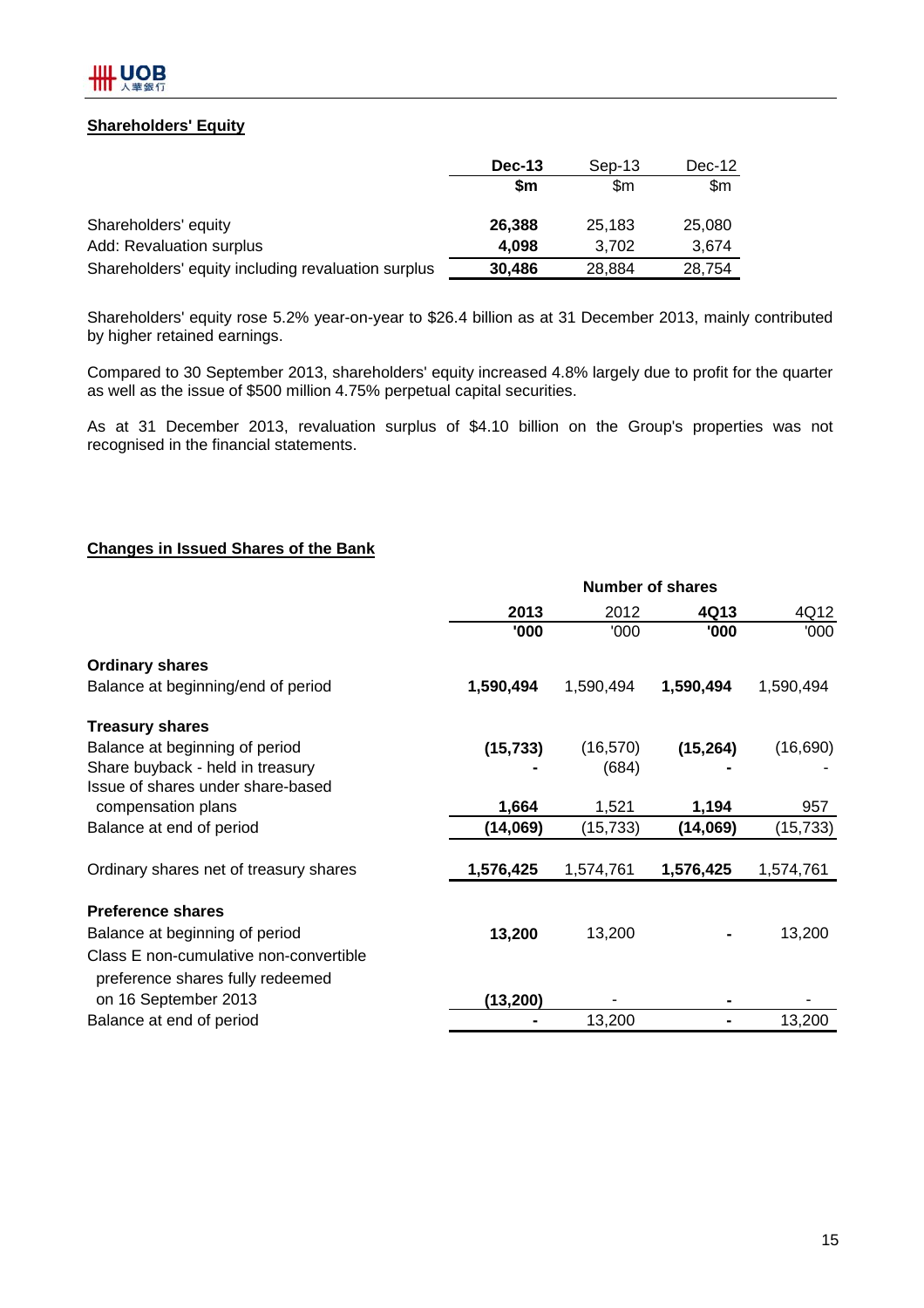

#### **Performance by Operating Segment**

The Group is organised to be segment-led across key markets. Global segment heads are responsible for driving business, with decision-making balanced with a geographical perspective. For internal management purposes, the following segments represent the key customer segments and business activities:

#### **Group Retail ("GR")**

GR segment covers Consumer, Privilege, Business and Private Banking. Consumer Banking serves the individual customers, while Business Banking serves small enterprises with a wide range of products and services, including deposits, loans, investments, credit and debit cards and insurance products. Privilege Banking provides an extended range of financial services, including wealth management, and restricted products such as structured notes, funds of hedge funds, and insurance plans to the wealthy and affluent customers. Private Banking caters to the high net worth individuals and accredited investors, offering financial and portfolio planning, including investment management, asset management and estate planning.

Segment profit increased 10.6% to \$1.17 billion in 2013, mainly driven by higher fee and commission income from investment-related activities. The increase was partly negated by higher business volumerelated costs.

#### **Group Wholesale ("GW")**

GW segment encompasses Commercial Banking, Corporate Banking, Financial Institutions Group ("FIG"), Corporate Finance and Debt Capital Markets. Commercial Banking serves the medium and large enterprises, while Corporate Banking serves large local corporations, government-linked companies and agencies, and FIG serves financial institutions. Commercial Banking, Corporate Banking and FIG provide customers with a broad range of products and services that include current accounts, deposits, lending, asset finance, ship finance, trade finance, structured finance, cash management and cross-border payments. Corporate Finance provides services that include lead managing and underwriting equity offerings and corporate advisory services. Debt Capital Markets specialises in solution-based structures to meet clients' financing requirements in structuring, underwriting and arranging syndicated loans for general corporate needs, leveraged buy-outs, project and structured finance, and underwriting and lead managing bond issues.

Segment profit grew 28.5% to \$2.11 billion in 2013, supported by higher income from loan and trade-related activities, as well as lower impairment charges. The growth was partly negated by higher operating expenses.

#### **Global Markets and Investment Management ("GMIM")**

GMIM segment provides a comprehensive range of treasury products and services, including foreign exchange, money market, fixed income, derivatives, margin trading, futures broking, gold products, as well as an array of structured products. It is a dominant player in Singapore dollar treasury instruments as well as a provider of banknote services in the region. It also engages in asset management, proprietary investment activities and management of excess liquidity and capital funds. Income from treasury products and services offered to customers of other customer segments, such as Group Retail and Group Wholesale, is reflected in the respective customer segments.

Segment profit decreased 36.1% to \$320 million in 2013, mainly attributed to lower income from trading and interest rate management activities and higher operating expenses. The results in 2013 reflect the relatively tougher operating conditions in the interest rates and fixed income markets. The lower income from treasury activities was partially mitigated by higher fee income from fund management activities.

#### **Others**

Others include property-related activities, insurance businesses and income and expenses not attributable to other operating segments mentioned above.

Segment loss of \$18 million in 2013 as compared to profit of \$149 million in 2012, mainly due to higher collective impairment and lower dividend income. This was partly offset by lower operating expenses and higher share of profit of associates.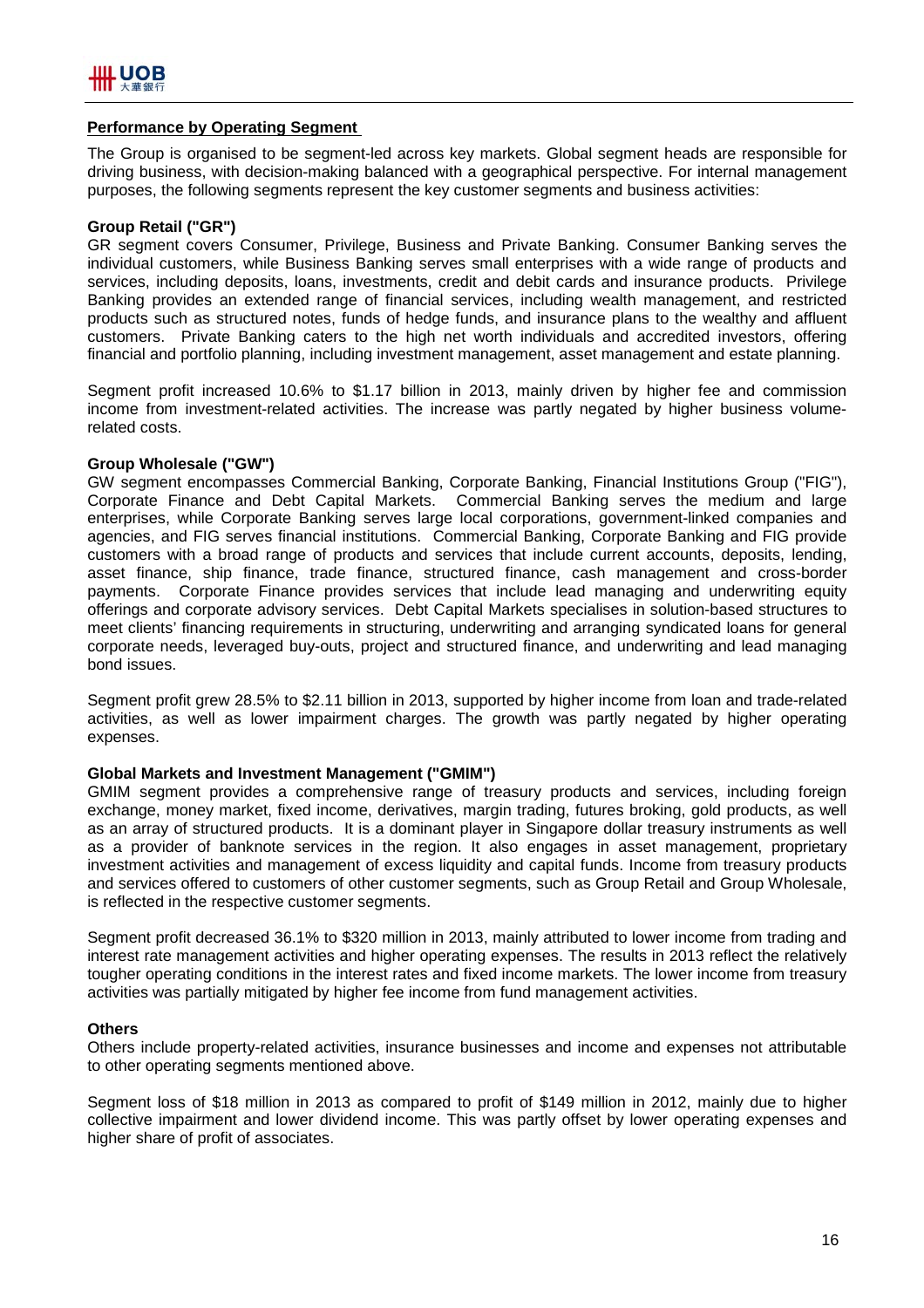# **Performance by Operating Segment** <sup>1</sup> *(cont'd)*

|                                   | <b>GR</b> | GW                           | <b>GMIM</b> | <b>Others</b> | <b>Elimination</b> | <b>Total</b> |
|-----------------------------------|-----------|------------------------------|-------------|---------------|--------------------|--------------|
|                                   | \$m       | \$m                          | \$m         | \$m           | \$m                | \$m          |
| 2013                              |           |                              |             |               |                    |              |
| Operating income                  | 2,780     | 2,743                        | 798         | 585           | (186)              | 6,720        |
| Operating expenses                | (1,521)   | (607)                        | (406)       | (550)         | 186                | (2,898)      |
| Impairment charges                | (89)      | (24)                         | (75)        | (241)         |                    | (429)        |
| Share of profit of associates and |           |                              |             |               |                    |              |
| joint ventures                    | ۰         | $\qquad \qquad \blacksquare$ | 3           | 188           | $\blacksquare$     | 191          |
| Profit before tax                 | 1,170     | 2,112                        | 320         | (18)          | $\blacksquare$     | 3,584        |
| <b>Segment assets</b>             | 82,727    | 118,939                      | 78,231      | 3,682         | (4, 491)           | 279,088      |
| Intangible assets                 | 1,317     | 2,086                        | 660         | 81            |                    | 4,144        |
| Investment in associates and      |           |                              |             |               |                    |              |
| joint ventures                    |           |                              | 9           | 988           |                    | 997          |
| <b>Total assets</b>               | 84,044    | 121,025                      | 78,900      | 4,751         | (4, 491)           | 284,229      |
| <b>Segment liabilities</b>        | 103,493   | 90,646                       | 59,705      | 8,931         | (5, 123)           | 257,652      |
| <b>Other information</b>          |           |                              |             |               |                    |              |
| Inter-segment operating income    | 399       | (254)                        | (328)       | 369           | (186)              |              |
| Gross customer loans              | 82,114    | 99,509                       | 330         | 25            |                    | 181,978      |
| Non-performing assets             | 577       | 1,637                        | 20          | 80            |                    | 2,314        |
| Capital expenditure               | 12        | 5                            | 9           | 195           |                    | 221          |
| Depreciation of assets            | 9         | 4                            | 3           | 114           |                    | 130          |
| 2012                              |           |                              |             |               |                    |              |
| Operating income                  | 2,548     | 2,542                        | 924         | 644           | (163)              | 6,495        |
| Operating expenses                | (1, 410)  | (564)                        | (367)       | (569)         | 163                | (2,747)      |
| Impairment charges                | (78)      | (330)                        | (56)        | (12)          |                    | (476)        |
| Amortisation of intangible assets | (2)       | (5)                          |             |               |                    | (7)          |
| Share of profit of associates and |           |                              |             |               |                    |              |
| joint ventures                    |           |                              |             | 87            | ٠                  | 87           |
| Profit before tax                 | 1,058     | 1,643                        | 501         | 149           | $\blacksquare$     | 3,351        |
| <b>Segment assets</b>             | 74,959    | 89,037                       | 84,177      | 4,272         | (4, 815)           | 247,630      |
| Intangible assets                 | 1,326     | 2,098                        | 663         | 81            |                    | 4,168        |
| Investment in associates and      |           |                              |             |               |                    |              |
| joint ventures                    |           |                              | 17          | 1,085         |                    | 1,102        |
| <b>Total assets</b>               | 76,285    | 91,135                       | 84,857      | 5,438         | (4, 815)           | 252,900      |
| <b>Segment liabilities</b>        | 95,064    | 80,680                       | 46,769      | 10,541        | (5, 426)           | 227,628      |
| Other information                 |           |                              |             |               |                    |              |
| Inter-segment operating income    | 369       | (221)                        | (330)       | 345           | (163)              |              |
| Gross customer loans              | 74,444    | 81,000                       | 380         | 31            |                    | 155,855      |
| Non-performing assets             | 504       | 2,035                        | 115         | 86            |                    | 2,740        |
| Capital expenditure               | 15        | 6                            | 4           | 196           |                    | 221          |
| Depreciation of assets            | 8         | 4                            | 3           | 106           |                    | 121          |

Note:

1 Transfer prices between operating segments are on arm's length basis in a manner similar to transactions with third parties.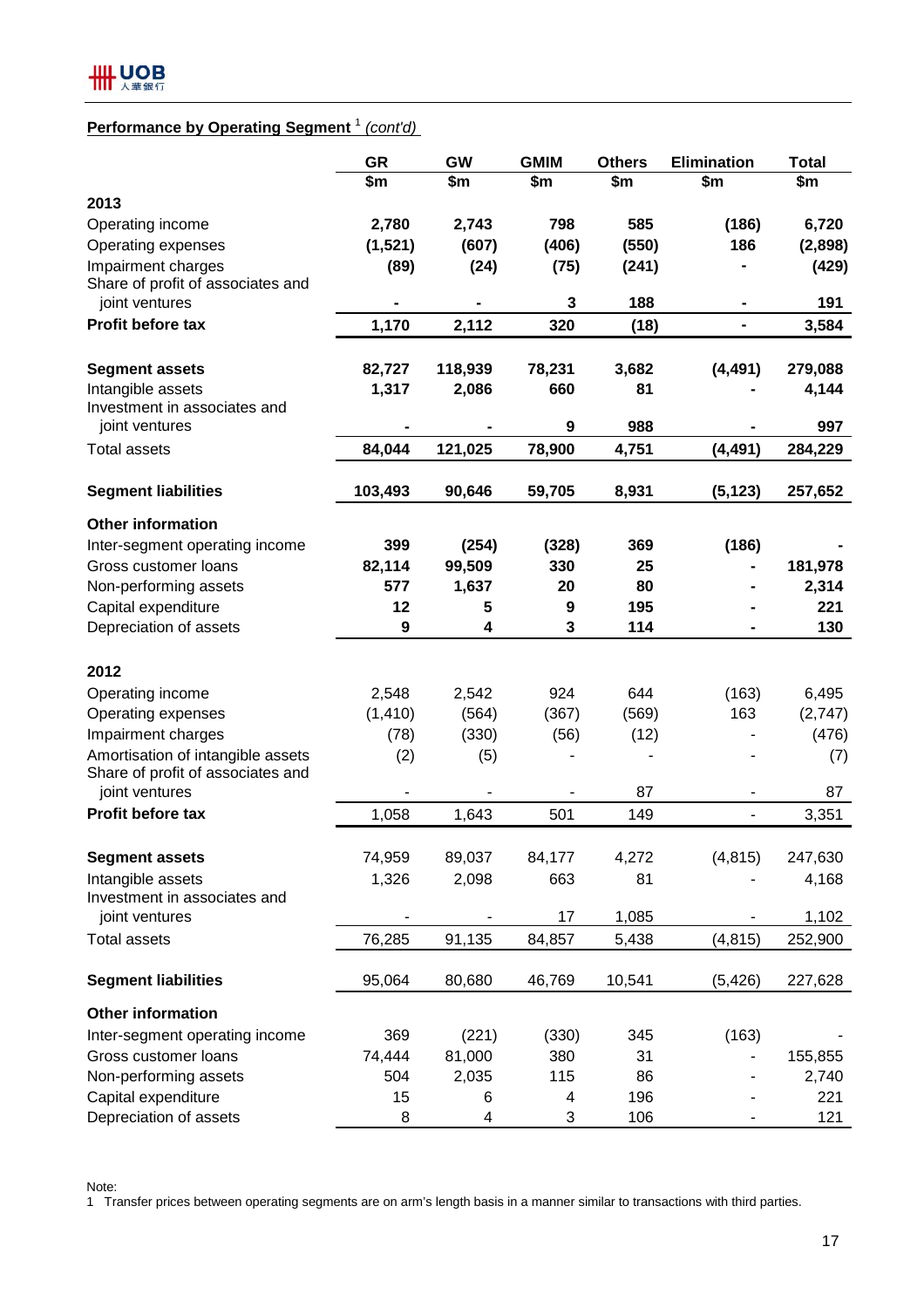# **Performance by Geographical Segment** <sup>1</sup>

|                               | 2013  | 2012  | 4Q13  | 4Q12  | 3Q13  |
|-------------------------------|-------|-------|-------|-------|-------|
|                               | \$m   | \$m\$ | \$m   | \$m\$ | \$m   |
| <b>Total operating income</b> |       |       |       |       |       |
| Singapore                     | 3,775 | 3,790 | 972   | 910   | 946   |
| Malaysia                      | 969   | 915   | 257   | 244   | 242   |
| Thailand                      | 632   | 530   | 166   | 138   | 153   |
| Indonesia                     | 436   | 454   | 106   | 96    | 109   |
| <b>Greater China</b>          | 502   | 414   | 125   | 110   | 112   |
| <b>Others</b>                 | 406   | 392   | 116   | 94    | 101   |
| Total                         | 6,720 | 6,495 | 1,742 | 1,592 | 1,663 |
|                               |       |       |       |       |       |
| <b>Profit before tax</b>      |       |       |       |       |       |
| Singapore                     | 2,181 | 2,256 | 495   | 598   | 553   |
| Malaysia                      | 555   | 557   | 138   | 134   | 145   |
| Thailand                      | 146   | 118   | 31    | 25    | 38    |
| Indonesia                     | 178   | 184   | 52    | 34    | 44    |
| <b>Greater China</b>          | 272   | 222   | 58    | 57    | 53    |
| <b>Others</b>                 | 252   | 21    | 81    | (108) | 83    |
|                               | 3,584 | 3,358 | 855   | 741   | 916   |
| Intangible assets amortised   |       | (7)   |       |       |       |
| Total                         | 3,584 | 3,351 | 855   | 741   | 916   |

Total operating income grew 3.5% in 2013 to a new record of \$6.72 billion, while Group pre-tax profit rose 7.0% to \$3.58 billion. The strong Group performance was contributed largely by the regional countries which posted year-on-year income and pre-tax profit growth of 9.8% and 6.5% respectively.

|                      | <b>Dec-13</b> | $Sep-13$ | $Dec-12$ |
|----------------------|---------------|----------|----------|
|                      | \$m           | \$m      | \$m      |
| <b>Total assets</b>  |               |          |          |
| Singapore            | 176,590       | 169,456  | 157,593  |
| Malaysia             | 35,647        | 34,665   | 33,091   |
| Thailand             | 15,608        | 14,225   | 14,135   |
| Indonesia            | 7,173         | 7,132    | 7,156    |
| <b>Greater China</b> | 27,395        | 23,689   | 19,569   |
| <b>Others</b>        | 17,672        | 19,954   | 17,188   |
|                      | 280,085       | 269,120  | 248,732  |
| Intangible assets    | 4,144         | 4,152    | 4,168    |
| Total                | 284,229       | 273,272  | 252,900  |

Note:

<sup>1</sup> Based on the location where the transactions and assets are booked which approximates that based on the location of the customers and assets. Information is stated after elimination of inter-segment transactions.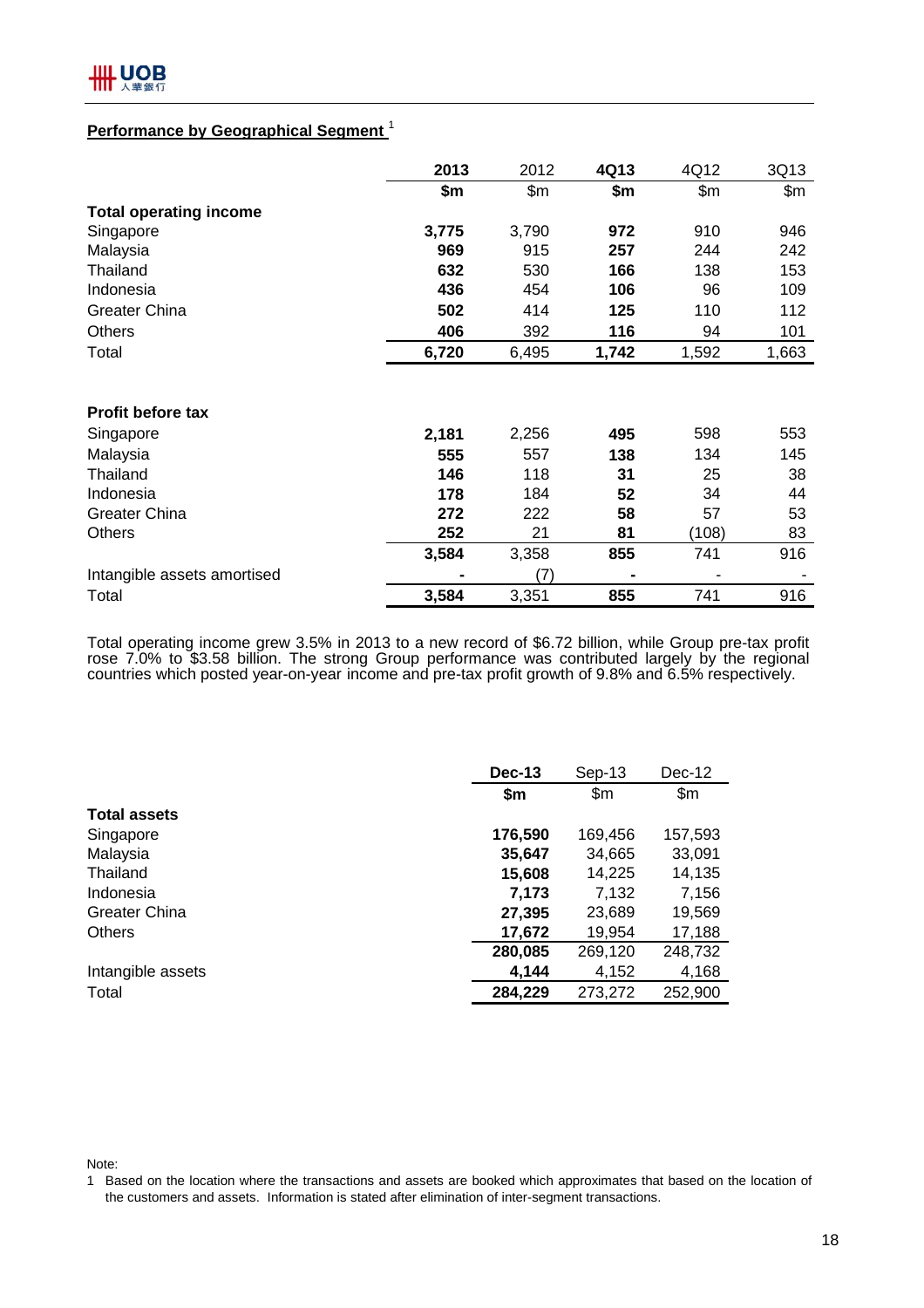# **Capital Adequacy Ratios**<sup>1,2</sup>

|                                              | <b>Basel III</b> | <b>Basel II</b> |         |
|----------------------------------------------|------------------|-----------------|---------|
|                                              | <b>Dec-13</b>    | Sep-13          | Dec-12  |
|                                              | \$m              | \$m\$           | \$m\$   |
| Share capital                                | 3,155            | 3,132           | 3,123   |
| Disclosed reserves/others                    | 20,981           | 20,330          | 19,046  |
| Regulatory adjustments <sup>3</sup>          | (2, 348)         | (2,907)         |         |
| <b>Common Equity Tier 1 Capital ("CET1")</b> | 21,788           | 20,555          |         |
| Preference shares/others                     | 2,180            | 1,682           | 2,149   |
| Regulatory adjustments - capped <sup>3</sup> | (2, 180)         | (1,682)         | (4,738) |
| <b>Additional Tier 1 Capital ("AT1")</b>     |                  |                 |         |
| <b>Tier 1 Capital</b>                        | 21,788           | 20,555          | 19,580  |
| Subordinated notes                           | 4,692            | 4,692           | 5,213   |
| Provisions/others                            | 867              | 831             | 1,022   |
| Regulatory adjustments                       | (37)             | (85)            | (369)   |
| <b>Tier 2 Capital</b>                        | 5,522            | 5,438           |         |
| <b>Eligible Total Capital</b>                | 27,310           | 25,992          | 25,446  |
| <b>Risk-Weighted Assets ("RWA")</b>          | 164,911          | 158,985         | 133,103 |
| <b>Capital Adequacy Ratios ("CAR")</b>       |                  |                 |         |
| CET <sub>1</sub>                             | 13.2%            | 12.9%           | NA.     |
| Tier 1                                       | 13.2%            | 12.9%           | 14.7%   |
| Total                                        | 16.6%            | 16.3%           | 19.1%   |

The Group adopted Basel III framework for its CAR computation in accordance with the revised Monetary Authority of Singapore ("MAS") Notice 637 with effect from January 2013. Disclosures prior to January 2013 are calculated based on Basel II framework and therefore are not directly comparable to disclosures made from January 2013.

Under the Basel III framework, disclosed reserves include the full amount of available-for-sale valuation reserve. Preference shares and subordinated notes issued are subject to phase derecognition under the Basel III transitional rules. Risk-weighted assets are exposed to higher capital requirement on exposures to financial institutions and new capital charge on over-the-counter derivatives.

The Group's CET1, Tier 1 and Total CAR as at 31 December 2013 were well above the regulatory minimum requirements. Compared with 30 September 2013, the capital ratios improved mainly due to higher retained earnings and the issuance of Basel III-compliant AT1 capital of S\$500 million, partly offset by higher RWA in line with loans growth.

Notes:

<sup>1</sup> According to MAS' Basel III implementation timeline, banks incorporated in Singapore are to maintain minimum CAR of CET1 at 4.5%, Tier 1 at 6% and Total at 10% for year 2013. When fully implemented by year 2019, including the capital conservation buffer of 2.5%, the minimum CAR will be CET1 at 9%, Tier 1 at 10.5% and Total at 12.5%.

<sup>2</sup> More regulatory disclosure is available in the UOB website at www.uobgroup.com/investor/financial/overview.html.

<sup>3</sup> This includes goodwill, other intangible assets and deferred tax assets for which MAS has allowed a progressive phase-in deduction against CET1 capital at 0% in 2013 and reaching 100% in 2018, with the remaining against AT1 and capped at available AT1.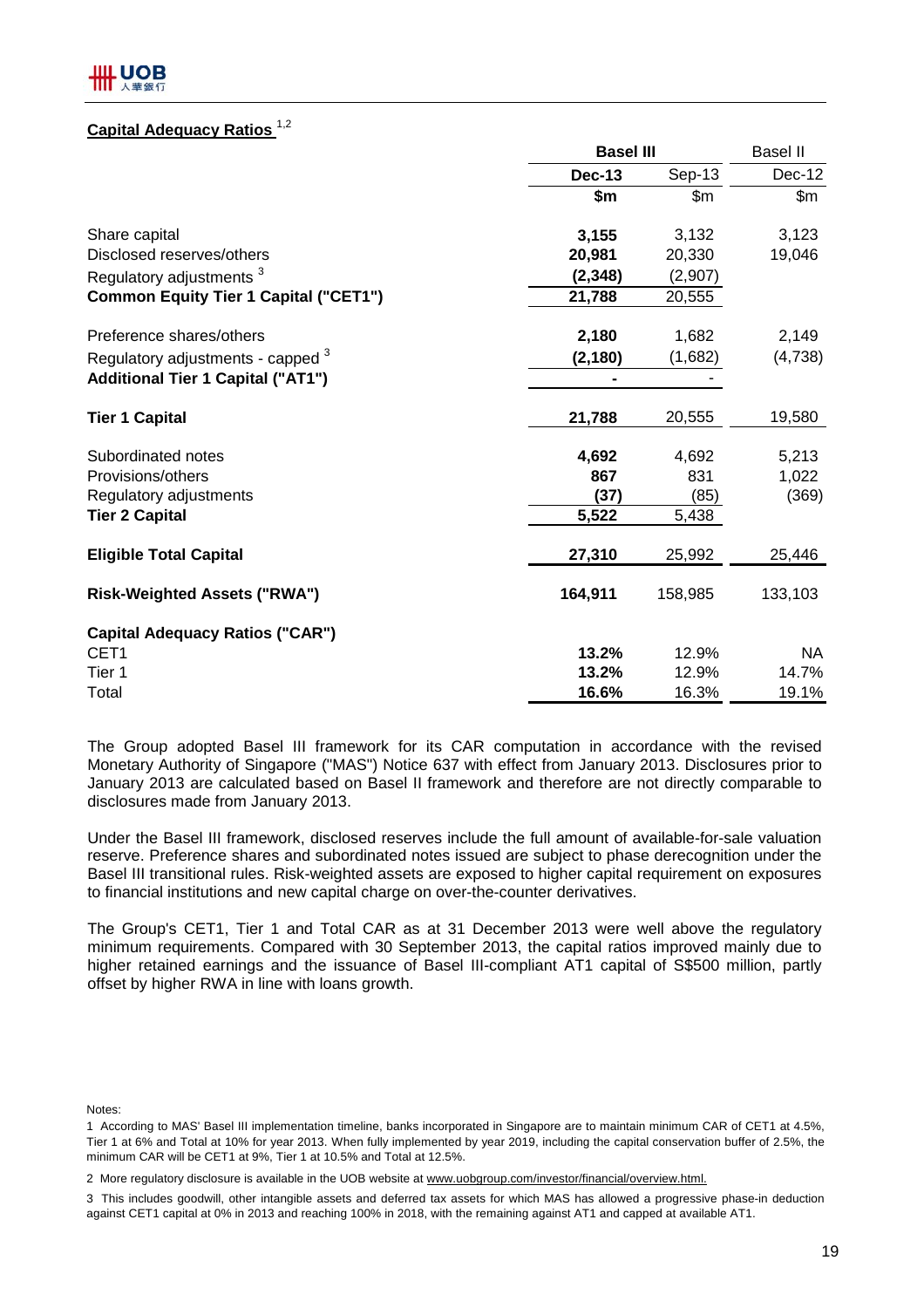|                                                                           | 2013  | 2012  | $+$ /(-)  | 4Q13 <sup>1</sup> | 4Q12 <sup>1</sup> | $+$ /(-) | 3Q13 <sup>1</sup> | $+$ /(-) |
|---------------------------------------------------------------------------|-------|-------|-----------|-------------------|-------------------|----------|-------------------|----------|
|                                                                           | \$m   | \$m\$ | $\%$      | \$m               | \$m\$             | $\%$     | \$m\$             | $\%$     |
| Interest income                                                           | 6,508 | 6,202 | 4.9       | 1,711             | 1,551             | 10.3     | 1,639             | 4.4      |
| Less: Interest expense                                                    | 2,388 | 2,285 | 4.5       | 616               | 585               | 5.4      | 593               | 3.8      |
| Net interest income                                                       | 4,120 | 3,917 | 5.2       | 1,095             | 967               | 13.3     | 1,046             | 4.7      |
| Fee and commission income                                                 | 1,731 | 1,508 | 14.8      | 435               | 388               | 12.2     | 407               | 6.9      |
| Dividend income                                                           | 53    | 135   | (60.7)    | 3                 | 3                 | (6.0)    | 12                | (72.0)   |
| Rental income                                                             | 114   | 110   | 3.6       | 30                | 28                | 6.3      | 27                | 10.0     |
| Other operating income                                                    | 703   | 825   | (14.8)    | 179               | 207               | (13.4)   | 172               | 3.9      |
| Non-interest income                                                       | 2,600 | 2,578 | 0.9       | 647               | 626               | 3.4      | 618               | 4.8      |
| <b>Total operating income</b>                                             | 6,720 | 6,495 | 3.5       | 1,742             | 1,592             | 9.4      | 1,663             | 4.7      |
| Less: Staff costs                                                         | 1,712 | 1,597 | 7.3       | 447               | 428               | 4.4      | 427               | 4.8      |
| Other operating expenses                                                  | 1,186 | 1,151 | 3.0       | 315               | 290               | 8.5      | 288               | 9.4      |
| <b>Total operating expenses</b>                                           | 2,898 | 2,747 | 5.5       | 762               | 719               | 6.1      | 715               | 6.7      |
| <b>Operating profit before charges</b>                                    | 3,822 | 3,748 | 2.0       | 980               | 874               | 12.1     | 949               | 3.3      |
| Less: Amortisation/impairment charges                                     |       |       |           |                   |                   |          |                   |          |
| Intangible assets                                                         |       | 7     | <b>NM</b> |                   |                   |          |                   |          |
| Loans and other assets                                                    | 429   | 476   | (10.0)    | 139               | 150               | (7.3)    | 85                | 62.7     |
| <b>Operating profit after charges</b>                                     | 3,393 | 3,264 | 4.0       | 841               | 724               | 16.1     | 864               | (2.6)    |
| Share of profit of associates                                             |       |       |           |                   |                   |          |                   |          |
| and joint ventures                                                        | 191   | 87    | >100.0    | 14                | 17                | (15.8)   | 52                | (73.0)   |
| Profit before tax                                                         | 3,584 | 3,351 | 7.0       | 855               | 741               | 15.4     | 916               | (6.6)    |
| Less: Tax                                                                 | 559   | 531   | 5.4       | 78                | 41                | 89.2     | 182               | (57.0)   |
| Profit for the financial period                                           | 3,025 | 2,821 | 7.3       | 777               | 700               | 11.1     | 734               | 5.9      |
| Attributable to:                                                          |       |       |           |                   |                   |          |                   |          |
| <b>Equity holders of the Bank</b>                                         | 3,008 | 2,803 | 7.3       | 773               | 696               | 11.1     | 730               | 5.9      |
| Non-controlling interests                                                 | 17    | 17    | (1.4)     | 4                 | 4                 | 3.4      | 4                 | (4.7)    |
|                                                                           | 3,025 | 2,821 | 7.3       | 777               | 700               | 11.1     | 734               | 5.9      |
|                                                                           |       |       |           |                   |                   |          |                   |          |
| <b>Total operating income</b>                                             |       |       |           |                   |                   |          |                   |          |
| First half                                                                | 3,315 | 3,239 | 2.4       |                   |                   |          |                   |          |
| Second half                                                               | 3,405 | 3,256 | 4.6       |                   |                   |          |                   |          |
| Profit for the financial year attributed<br>to equity holders of the Bank |       |       |           |                   |                   |          |                   |          |
| <b>First half</b>                                                         | 1,505 | 1,401 | 7.5       |                   |                   |          |                   |          |
| Second half                                                               | 1,503 | 1,402 | 7.2       |                   |                   |          |                   |          |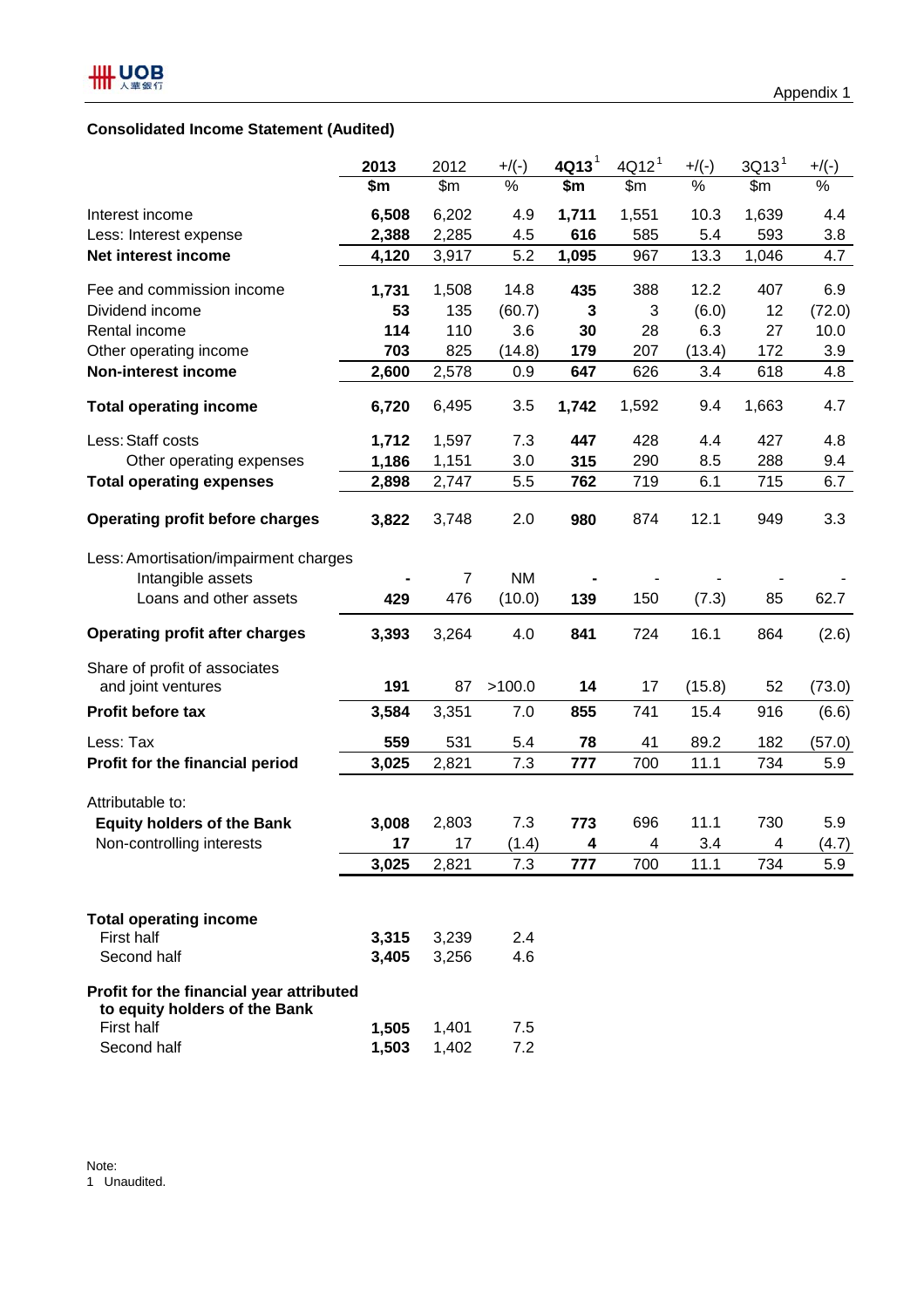# **Consolidated Statement of Comprehensive Income (Audited)**

|                                                                                                                                               | 2013        | 2012  | $+$ /(-)                       | 4Q13 <sup>1</sup> | 4Q12 <sup>1</sup> | $+$ /(-)                    | 3Q13 <sup>1</sup> | $+$ /(-)          |
|-----------------------------------------------------------------------------------------------------------------------------------------------|-------------|-------|--------------------------------|-------------------|-------------------|-----------------------------|-------------------|-------------------|
|                                                                                                                                               | \$m         | \$m\$ | $\%$                           | \$m               | \$m\$             | $\%$                        | \$m\$             | $\%$              |
| Profit for the financial period                                                                                                               | 3,025       | 2,821 | 7.3                            | 777               | 700               | 11.1                        | 734               | 5.9               |
| Currency translation adjustments                                                                                                              | (264)       | (329) | 19.8                           | (94)              |                   | $(22)$ ( $>100.0$ )         | (269)             | 65.1              |
| Change in available-for-sale reserve<br>Change in fair value<br>Transfer to income statement                                                  |             |       | $(201)$ 1,014 $(>100.0)$       | 22                | 207               | (89.1)                      | 43                | (48.1)            |
| on disposal/impairment<br>Tax relating to available-for-sale                                                                                  | 41          |       | (301) > 100.0                  | 40                |                   | (19) > 100.0                |                   | (46) > 100.0      |
| reserve                                                                                                                                       | (17)        | (67)  | 74.6                           | (7)               | (17)              | 56.7                        | (10)              | 26.1              |
| Change in share of other comprehensive<br>income of associates and joint ventures<br>Remeasurement of defined benefit obligation <sup>2</sup> | (97)<br>(4) |       | $32$ ( $>100.0$ )<br><b>NM</b> | (12)<br>(4)       |                   | $(1)$ (>100.0)<br><b>NM</b> | (23)              | 46.5<br><b>NM</b> |
| Other comprehensive income for                                                                                                                |             |       |                                |                   |                   |                             |                   |                   |
| the financial period, net of tax                                                                                                              | (542)       |       | 350 (>100.0)                   | (56)              |                   | 148 (>100.0)                | (305)             | 81.7              |
| Total comprehensive income for<br>the financial period, net of tax                                                                            | 2,483       | 3,170 | (21.7)                         | 721               | 848               | (14.9)                      | 429               | 68.2              |
| Attributable to:                                                                                                                              |             |       |                                |                   |                   |                             |                   |                   |
| <b>Equity holders of the Bank</b>                                                                                                             | 2,468       | 3,148 | (21.6)                         | 716               | 843               | (15.0)                      | 425               | 68.4              |
| Non-controlling interests                                                                                                                     | 15          | 22    | (32.8)                         | 5                 | 5                 | 4.6                         | 4                 | 46.7              |
|                                                                                                                                               | 2,483       | 3,170 | (21.7)                         | 721               | 848               | (14.9)                      | 429               | 68.2              |

Notes:

1 Unaudited.

2 Refer to item that will not be reclassified subsequently to Income Statement.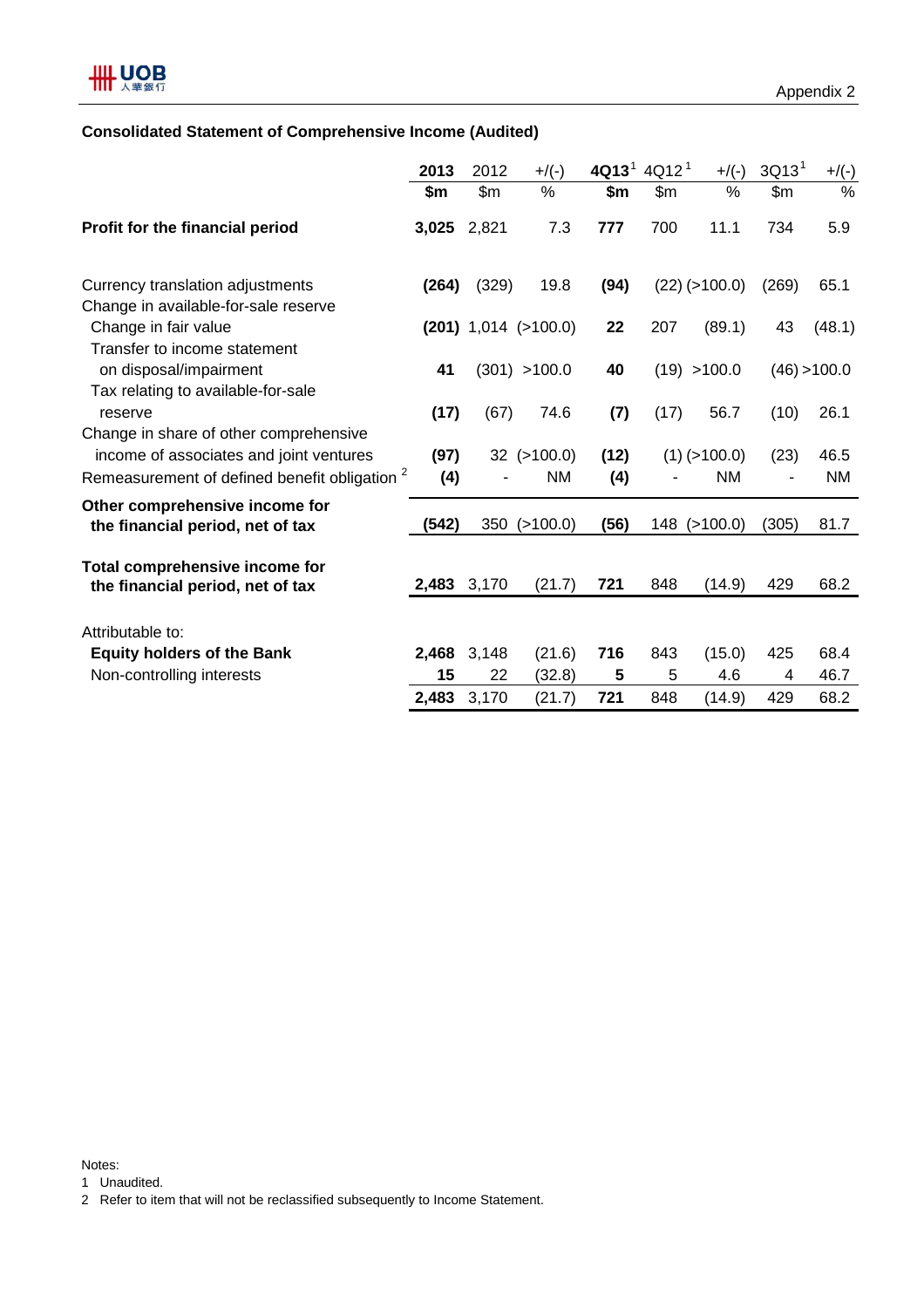# **Consolidated Balance Sheet (Audited)**

|                                                    | <b>Dec-13</b> | 1<br>Sep-13 | Dec-12  |
|----------------------------------------------------|---------------|-------------|---------|
|                                                    | \$m           | \$m         | \$m     |
| <b>Equity</b>                                      |               |             |         |
| Share capital and other capital                    | 5,333         | 4,812       | 5,272   |
| Retained earnings                                  | 12,003        | 11,265      | 10,222  |
| Other reserves                                     | 9,053         | 9,106       | 9,586   |
| Equity attributable to equity holders of the Bank  | 26,388        | 25,183      | 25,080  |
| Non-controlling interests                          | 189           | 196         | 192     |
| Total                                              | 26,577        | 25,379      | 25,272  |
|                                                    |               |             |         |
| <b>Liabilities</b>                                 |               |             |         |
| Deposits and balances of banks                     | 26,247        | 24,289      | 21,538  |
| Deposits and balances of non-bank customers        | 202,006       | 196,411     | 182,029 |
| Bills and drafts payable                           | 1,035         | 1,370       | 1,572   |
| <b>Other liabilities</b>                           | 9,382         | 8,802       | 9,689   |
| Debts issued                                       | 18,981        | 17,022      | 12,800  |
| Total                                              | 257,652       | 247,893     | 227,628 |
|                                                    |               |             |         |
| <b>Total equity and liabilities</b>                | 284,229       | 273,272     | 252,900 |
|                                                    |               |             |         |
| Assets <sup>2</sup>                                |               |             |         |
| Cash, balances and placements with central banks   | 26,881        | 27,571      | 33,056  |
| Singapore Government treasury bills and securities | 9,655         | 10,352      | 11,999  |
| Other government treasury bills and securities     | 7,943         | 8,746       | 10,681  |
| <b>Trading securities</b>                          | 628           | 314         | 260     |
| Placements and balances with banks                 | 31,412        | 24,616      | 15,991  |
| Loans to non-bank customers                        | 178,857       | 173,478     | 152,930 |
| Investment securities                              | 12,140        | 11,668      | 11,129  |
| Other assets                                       | 9,280         | 8,964       | 9,334   |
| Investment in associates and joint ventures        | 997           | 1,138       | 1,102   |
| Investment properties                              | 985           | 1,006       | 1,016   |
| <b>Fixed assets</b>                                | 1,308         | 1,267       | 1,234   |
| Intangible assets                                  | 4,144         | 4,152       | 4,168   |
| Total                                              | 284,229       | 273,272     | 252,900 |
|                                                    |               |             |         |
|                                                    |               |             |         |
| Off-balance sheet items                            |               |             |         |
| <b>Contingent liabilities</b>                      | 24,098        | 23,094      | 18,437  |
| <b>Financial derivatives</b>                       | 451,573       | 457,763     | 349,452 |
| Commitments                                        | 69,757        | 68,237      | 60,911  |
|                                                    |               |             |         |
| Net asset value per ordinary share (\$)            | 15.36         | 14.92       | 14.56   |

Notes:

1 Unaudited.

2 Assets pledged under repurchase agreements are included in the respective asset items.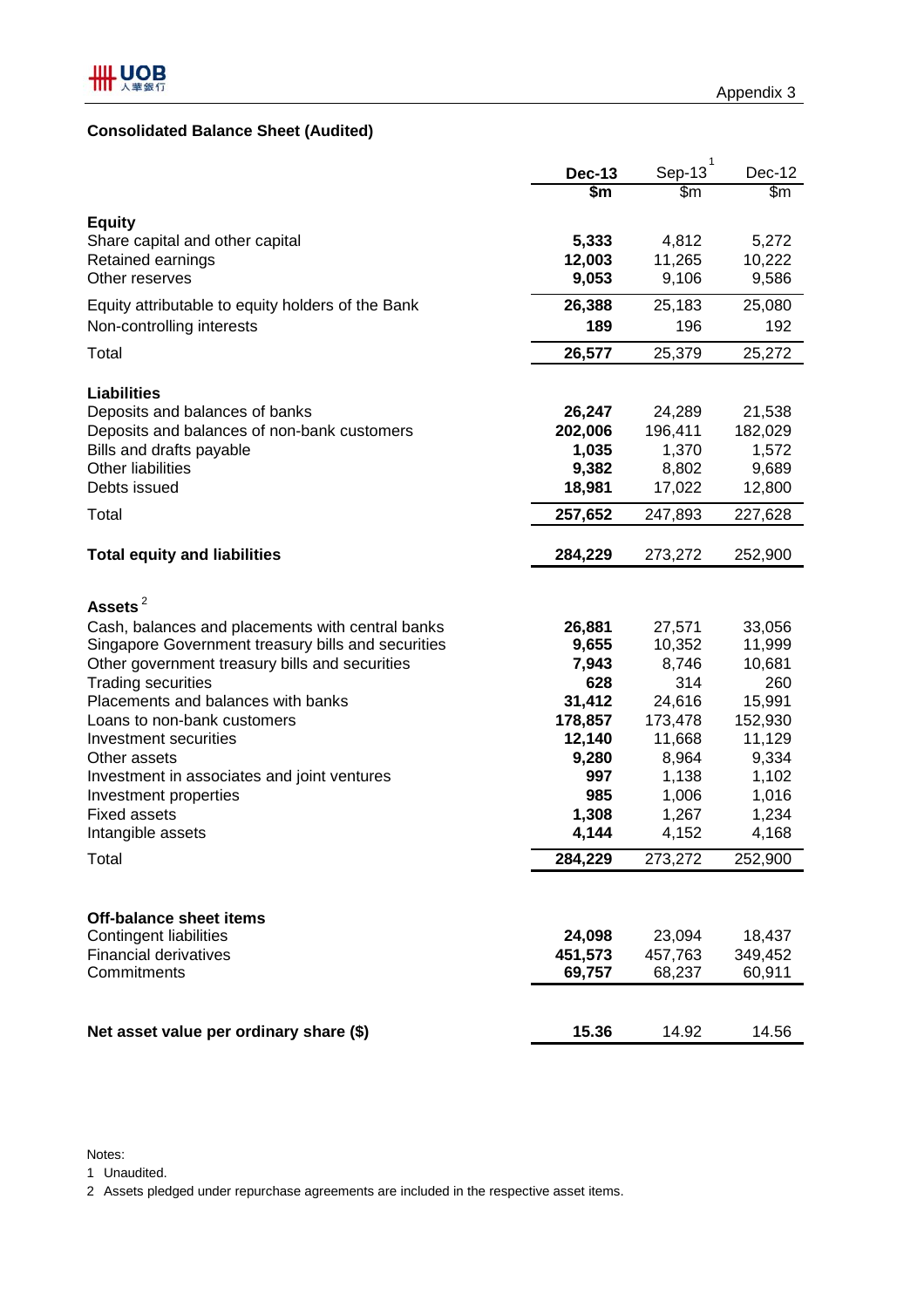# **Consolidated Statement of Changes in Equity (Audited)**

|                                                                    |                      |                 | Attributable to equity holders of the Bank |              |             |              |
|--------------------------------------------------------------------|----------------------|-----------------|--------------------------------------------|--------------|-------------|--------------|
|                                                                    | <b>Share capital</b> |                 |                                            |              | Non-        |              |
|                                                                    | and other            | <b>Retained</b> | <b>Other</b>                               |              | controlling | <b>Total</b> |
|                                                                    | capital              | earnings        | reserves                                   | <b>Total</b> | interests   | equity       |
|                                                                    | \$m                  | \$m             | \$m                                        | \$m          | \$m         | \$m          |
| Balance at 1 January 2013                                          | 5,272                | 10,222          | 9,586                                      | 25,080       | 192         | 25,272       |
| Profit for the financial year<br>Other comprehensive income        |                      | 3,008           |                                            | 3,008        | 17          | 3,025        |
| for the financial year                                             |                      | (4)             | (535)                                      | (540)        | (3)         | (542)        |
| Total comprehensive income<br>for the financial year               |                      | 3,004           | (535)                                      | 2,468        | 15          | 2,483        |
| <b>Transfers</b>                                                   |                      | (23)            | 23                                         |              |             |              |
| Change in non-controlling interests                                |                      |                 | (9)                                        | (9)          | (10)        | (19)         |
| <b>Dividends</b>                                                   |                      | (1, 206)        |                                            | (1, 206)     | (7)         | (1, 213)     |
| Share-based compensation                                           |                      |                 | 29                                         | 29           |             | 29           |
| Reclassification of share-based<br>compensation reserves on expiry |                      | 6               | (6)                                        |              |             |              |
| Issue of treasury shares under                                     |                      |                 |                                            |              |             |              |
| share-based compensation plans                                     | 32                   |                 | (32)                                       |              |             |              |
| Increase in statutory reserves                                     |                      |                 | 1                                          |              |             | 1            |
| Issue of perpetual capital securities                              | 1,346                |                 |                                            | 1,346        |             | 1,346        |
| Redemption of preference shares                                    | (1, 317)             |                 | (3)                                        | (1, 320)     |             | (1, 320)     |
| Balance at 31 December 2013                                        | 5,333                | 12,003          | 9,053                                      | 26,388       | 189         | 26,577       |
|                                                                    |                      |                 |                                            |              |             |              |
| Balance at 1 January 2012                                          | 5,253                | 8,499           | 9,215                                      | 22,967       | 177         | 23,144       |
| Profit for the financial year<br>Other comprehensive income        |                      | 2,803           |                                            | 2,803        | 17          | 2,821        |
| for the financial year                                             |                      |                 | 345                                        | 345          | 4           | 350          |
| Total comprehensive income<br>for the financial year               |                      | 2,803           | 345                                        | 3,148        | 22          | 3,170        |
| <b>Transfers</b>                                                   |                      | (33)            | 33                                         |              |             |              |
| <b>Dividends</b>                                                   |                      | (1,047)         |                                            | (1,047)      |             |              |
|                                                                    |                      |                 |                                            |              | (6)         | (1,053)      |
| Share buyback - held in treasury                                   | (11)                 |                 |                                            | (11)         |             | (11)         |
| Share-based compensation                                           |                      |                 | 22                                         | 22           |             | 22           |
| Issue of treasury shares under                                     |                      |                 |                                            |              |             |              |
| share-based compensation plans                                     | 29                   |                 | (29)                                       |              |             |              |
| Balance at 31 December 2012                                        | 5,272                | 10,222          | 9,586                                      | 25,080       | 192         | 25,272       |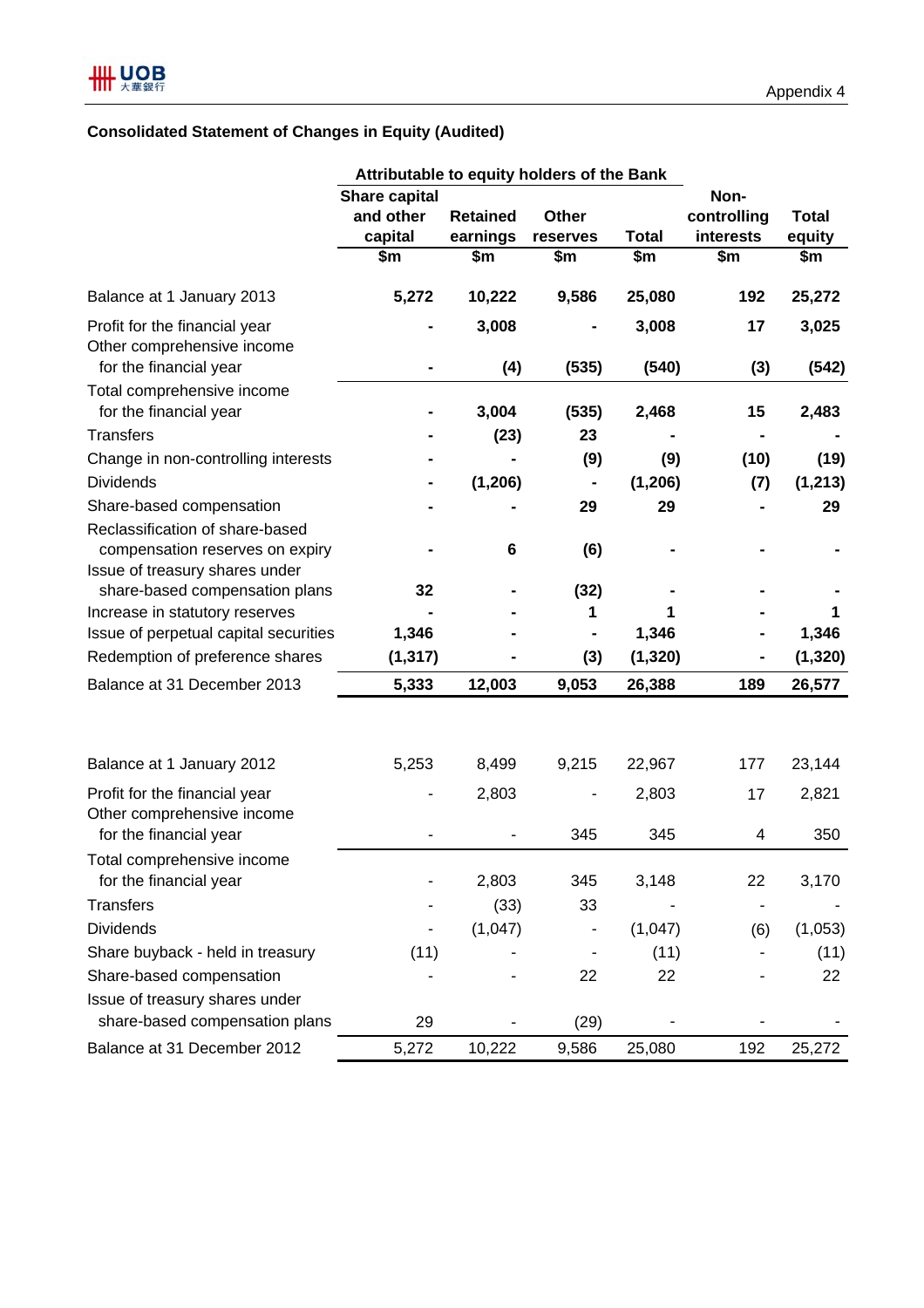# **Consolidated Statement of Changes in Equity (Unaudited)**

|                                                                                                           | Attributable to equity holders of the Bank          |                                      |                                       |                                  |                                                      |                               |
|-----------------------------------------------------------------------------------------------------------|-----------------------------------------------------|--------------------------------------|---------------------------------------|----------------------------------|------------------------------------------------------|-------------------------------|
|                                                                                                           | <b>Share capital</b><br>and other<br>capital<br>\$m | <b>Retained</b><br>earnings<br>\$m\$ | Other<br>reserves<br>$\overline{\$m}$ | <b>Total</b><br>$\overline{\$m}$ | Non-<br>controlling<br>interests<br>$\overline{\$m}$ | <b>Total</b><br>equity<br>\$m |
| Balance at 1 October 2013                                                                                 | 4,812                                               | 11,265                               | 9,106                                 | 25,183                           | 196                                                  | 25,379                        |
| Profit for the financial period<br>Other comprehensive income<br>for the financial period                 |                                                     | 773<br>(4)                           | (53)                                  | 773<br>(57)                      | 4<br>1                                               | 777<br>(56)                   |
| Total comprehensive income<br>for the financial period                                                    |                                                     | 769                                  | (53)                                  | 716                              | 5                                                    | 721                           |
| <b>Transfers</b>                                                                                          |                                                     | (22)                                 | 22                                    |                                  |                                                      |                               |
| Change in non-controlling interests                                                                       |                                                     |                                      | (9)                                   | (9)                              | (11)                                                 | (21)                          |
| <b>Dividends</b>                                                                                          |                                                     | (9)                                  |                                       | (9)                              | (0)                                                  | (10)                          |
| Share-based compensation                                                                                  |                                                     |                                      | 10                                    | 10                               |                                                      | 10                            |
| Issue of treasury shares under<br>share-based compensation plans<br>Issue of perpetual capital securities | 23<br>497                                           |                                      | (23)                                  | 497                              |                                                      | 497                           |
| Balance at 31 December 2013                                                                               | 5,333                                               | 12,003                               | 9,053                                 | 26,388                           | 189                                                  | 26,577                        |
| Balance at 1 October 2012                                                                                 | 5,253                                               | 9,568                                | 9,424                                 | 24,246                           | 188                                                  | 24,434                        |
| Profit for the financial period<br>Other comprehensive income                                             |                                                     | 696                                  |                                       | 696                              | 4                                                    | 700                           |
| for the financial period                                                                                  |                                                     |                                      | 147                                   | 147                              | 1                                                    | 148                           |
| Total comprehensive income<br>for the financial period                                                    |                                                     | 696                                  | 147                                   | 843                              | 5                                                    | 848                           |
| <b>Transfers</b>                                                                                          |                                                     | (33)                                 | 33                                    |                                  |                                                      |                               |
| <b>Dividends</b>                                                                                          |                                                     | (9)                                  |                                       | (9)                              | (1)                                                  | (10)                          |
| Share-based compensation<br>Issue of treasury shares under                                                |                                                     |                                      | (0)                                   | (0)                              |                                                      | (0)                           |
| share-based compensation plans                                                                            | 19                                                  |                                      | (19)                                  |                                  |                                                      |                               |
| Balance at 31 December 2012                                                                               | 5,272                                               | 10,222                               | 9,586                                 | 25,080                           | 192                                                  | 25,272                        |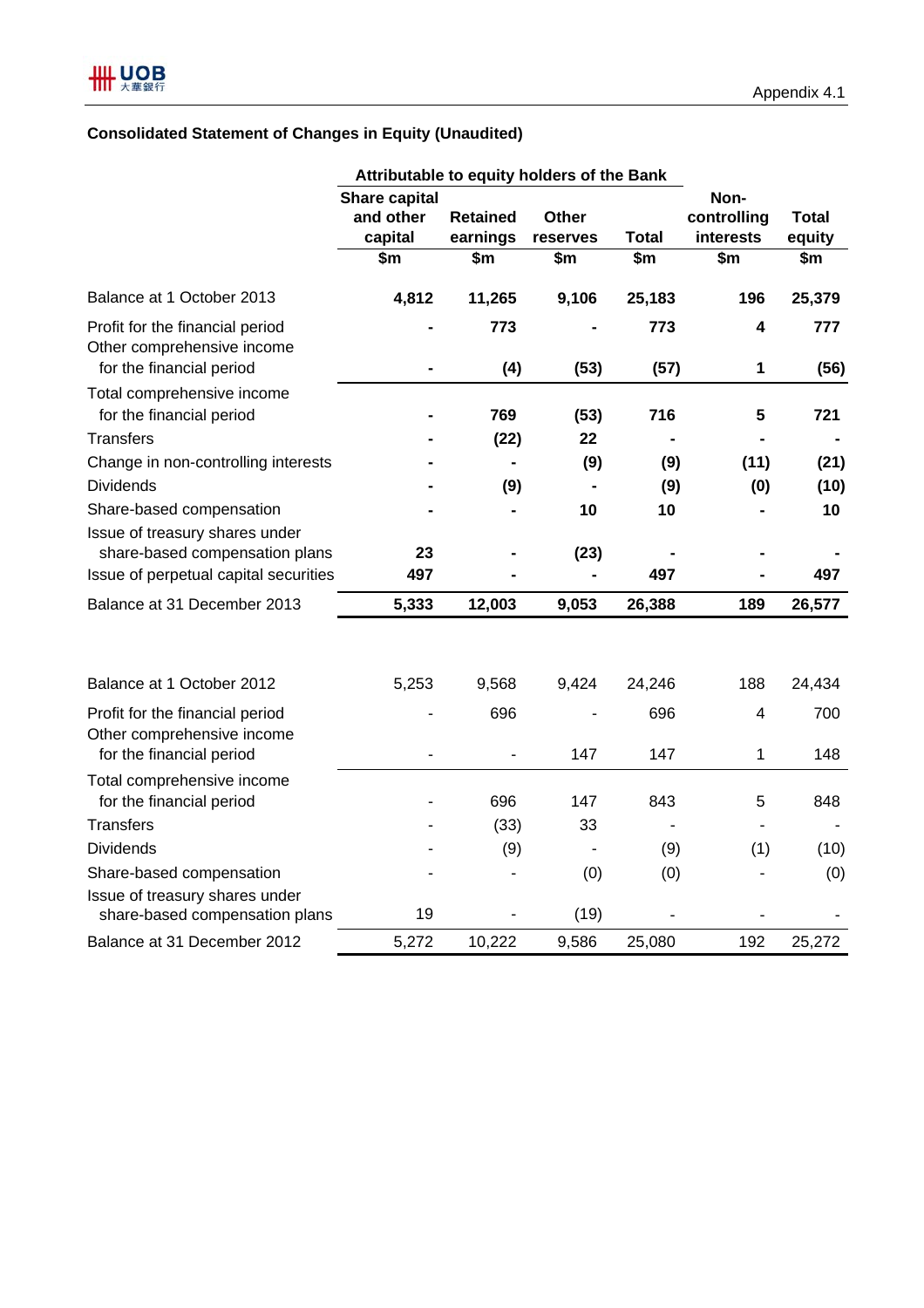# **Consolidated Cash Flow Statement (Audited)**

|                                                                | 2013      | 2012             | 4Q13 <sup>1</sup> | $4Q12^1$ |
|----------------------------------------------------------------|-----------|------------------|-------------------|----------|
|                                                                | \$m       | $\overline{\$m}$ | \$m               | \$m      |
| Cash flows from operating activities                           |           |                  |                   |          |
| Operating profit before amortisation and impairment charges    | 3,822     | 3,748            | 980               | 874      |
| Adjustments for:                                               |           |                  |                   |          |
| Depreciation of assets                                         | 130       | 121              | 34                | 30       |
| Net (gain)/loss on disposal of assets                          | (56)      | (530)            | 5                 | (84)     |
| Share-based compensation                                       | 28        | 22               | 10                | 0        |
| Operating profit before working capital changes                | 3,924     | 3,360            | 1,028             | 820      |
| Increase/(decrease) in working capital                         |           |                  |                   |          |
| Deposits and balances of banks                                 | 4,709     | 1,788            | 1,958             | 1,011    |
| Deposits and balances of non-bank customers                    | 19,977    | 12,568           | 5,596             | 8,206    |
| Bills and drafts payable                                       | (537)     | (158)            | (335)             | (355)    |
| <b>Other liabilities</b>                                       | (264)     | (1,326)          | 518               | (456)    |
| Restricted balances with central banks                         | (873)     | (373)            | (14)              | (369)    |
| Government treasury bills and securities                       | 4,961     | (4, 454)         | 1,463             | (3, 186) |
| <b>Trading securities</b>                                      | (356)     | 44               | (311)             | 29       |
| Placements and balances with banks                             | (15, 421) | 2,779            | (6, 795)          | 420      |
| Loans to non-bank customers                                    | (26, 444) | (12, 192)        | (5, 514)          | (3,520)  |
| Investment securities                                          | (1,023)   | 4,116            | (393)             | 263      |
| Other assets                                                   | 228       | 779              | (137)             | 613      |
| Cash (used in)/generated from operations                       | (11, 117) | 6,933            | (2,936)           | 3,476    |
| Income tax paid                                                | (578)     | (593)            | (81)              | (128)    |
| Net cash (used in)/provided by operating activities            | (11, 695) | 6,340            | (3,018)           | 3,348    |
|                                                                |           |                  |                   |          |
| <b>Cash flows from investing activities</b>                    |           |                  |                   |          |
| Acquisition of associates and joint ventures                   |           | (0)              |                   | (0)      |
| Proceeds from disposal of associates and joint ventures        | 18        |                  | 18                |          |
| Acquisition of properties and other fixed assets               | (221)     | (221)            | (86)              | (50)     |
| Proceeds from disposal of properties and other fixed assets    | 87        | 60               | 32                | 41       |
| Change in non-controlling interests                            | 1         |                  |                   |          |
| Dividends received from associates and joint ventures          | 43        | 93               | 5                 | 5        |
| Net cash used in investing activities                          | (71)      | (68)             | (31)              | (4)      |
| <b>Cash flows from financing activities</b>                    |           |                  |                   |          |
| Issuance of perpetual capital securities                       | 1,346     |                  | 497               |          |
|                                                                |           |                  |                   |          |
| Redemption of preference shares                                | (1, 320)  |                  |                   |          |
| Issuance of subordinated notes                                 |           | 1,808            |                   | 608      |
| Redemption of subordinated notes                               | (1, 265)  |                  |                   |          |
| Increase/(decrease) in other debts                             | 7,446     | (794)            | 1,960             | (438)    |
| Share buyback                                                  |           | (11)             |                   |          |
| Change in non-controlling interests                            | (21)      |                  | (21)              |          |
| Dividends paid on ordinary shares                              | (1, 103)  | (944)            |                   |          |
| Dividends paid on preference shares                            | (103)     | (103)            |                   |          |
| Dividends paid to non-controlling interests                    | (7)       | (6)              | (0)               | (1)      |
| Net cash provided by/(used in) financing activities            | 4,973     | (49)             | 2,436             | 170      |
| Currency translation adjustments                               | (256)     | (326)            | (92)              | (22)     |
| Net (decrease)/increase in cash and cash equivalents           | (7,049)   | 5,897            | (704)             | 3,491    |
| Cash and cash equivalents at beginning of the financial period | 28,293    | 22,396           | 21,948            | 24,802   |
| Cash and cash equivalents at end of the financial period       | 21,244    | 28,293           | 21,244            | 28,293   |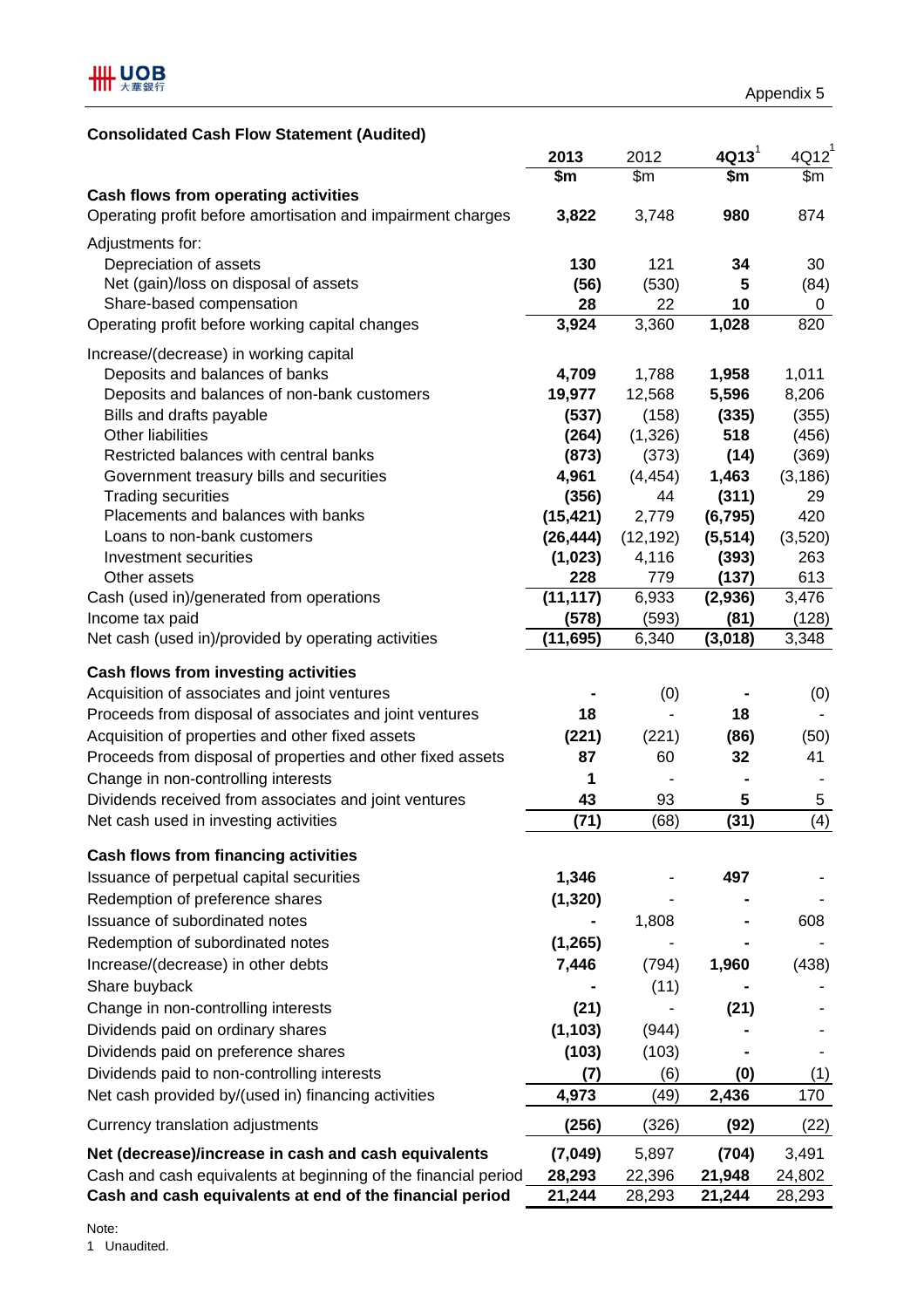# **Balance Sheet of the Bank (Audited)**

|                                                                   | <b>Dec-13</b> | $Sep-13$ <sup>1</sup> | Dec-12       |
|-------------------------------------------------------------------|---------------|-----------------------|--------------|
|                                                                   | \$m           | \$m                   | \$m          |
| <b>Equity</b>                                                     |               |                       |              |
| Share capital and other capital                                   | 4,501         | 3,981                 | 4,440        |
| Retained earnings                                                 | 9,255         | 8,689                 | 8,120        |
| Other reserves                                                    | 9,446         | 9,401                 | 9,572        |
| Total                                                             | 23,202        | 22,071                | 22,133       |
|                                                                   |               |                       |              |
| <b>Liabilities</b>                                                |               |                       |              |
| Deposits and balances of banks                                    | 24,999        | 22,876                | 20,314       |
| Deposits and balances of non-bank customers                       | 151,625       | 148,617               | 135,420      |
| Deposits and balances of subsidiaries<br>Bills and drafts payable | 2,630<br>254  | 6,333<br>266          | 5,760<br>348 |
| <b>Other liabilities</b>                                          | 7,290         | 6,632                 | 7,129        |
| Debts issued                                                      | 18,546        | 12,773                | 9,240        |
|                                                                   |               |                       |              |
| Total                                                             | 205,344       | 197,497               | 178,211      |
| <b>Total equity and liabilities</b>                               | 228,546       | 219,567               | 200,344      |
|                                                                   |               |                       |              |
| Assets <sup>2</sup>                                               |               |                       |              |
| Cash, balances and placements with central banks                  | 13,854        | 15,773                | 21,033       |
| Singapore Government treasury bills and securities                | 9,526         | 10,224                | 11,858       |
| Other government treasury bills and securities                    | 3,628         | 4,838                 | 6,329        |
| <b>Trading securities</b>                                         | 566           | 109                   | 151          |
| Placements and balances with banks                                | 28,032        | 21,340                | 13,447       |
| Loans to non-bank customers                                       | 136,538       | 132,666               | 114,013      |
| Placements with and advances to subsidiaries                      | 7,691         | 6,526                 | 5,263        |
| Investment securities                                             | 10,969        | 10,540                | 9,798        |
| Other assets                                                      | 7,196         | 6,965                 | 7,892        |
| Investment in associates and joint ventures                       | 269           | 329                   | 329          |
| Investment in subsidiaries                                        | 4,752         | 4,753                 | 4,759        |
| Investment properties                                             | 1,281         | 1,301                 | 1,290        |
| <b>Fixed assets</b>                                               | 1,061         | 1,021                 | 1,001        |
| Intangible assets                                                 | 3,182         | 3,182                 | 3,182        |
| Total                                                             | 228,546       | 219,567               | 200,344      |
|                                                                   |               |                       |              |
| <b>Off-balance sheet items</b>                                    |               |                       |              |
| <b>Contingent liabilities</b>                                     | 15,860        | 16,987                | 13,436       |
| <b>Financial derivatives</b>                                      | 375,040       | 373,094               | 297,789      |
| Commitments                                                       | 53,984        | 52,120                | 47,464       |
|                                                                   |               |                       |              |
| Net asset value per ordinary share (\$)                           | 13.86         | 13.47                 | 13.22        |

Notes:

1 Unaudited.

2 Assets pledged under repurchase agreements are included in the respective asset items.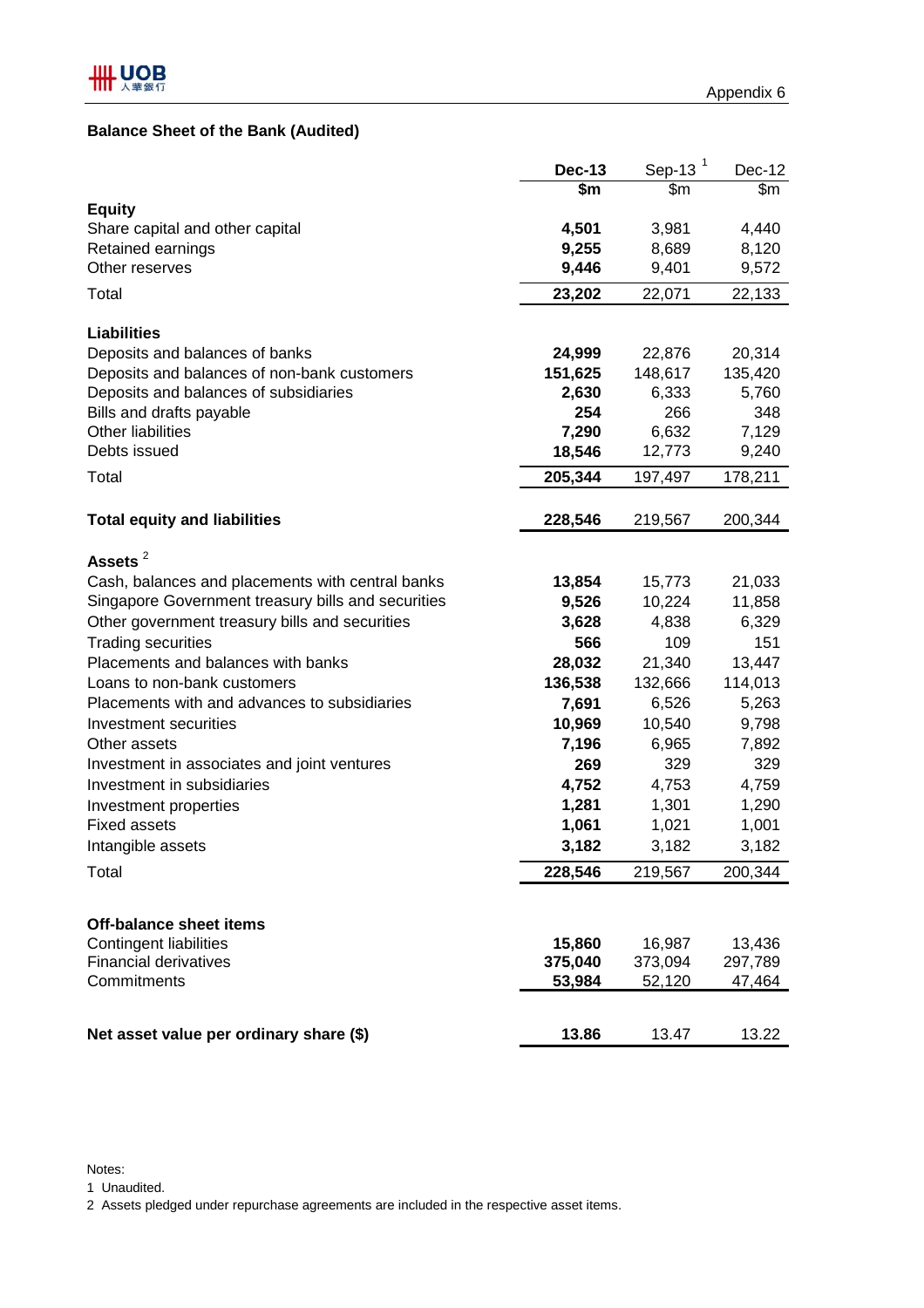# **Statement of Changes in Equity of the Bank (Audited)**

|                                                                                                      | <b>Share capital</b><br>and other<br>capital<br>\$m | <b>Retained</b><br>earnings<br>\$m | <b>Other</b><br>reserves<br>\$m | <b>Total equity</b><br>\$m |
|------------------------------------------------------------------------------------------------------|-----------------------------------------------------|------------------------------------|---------------------------------|----------------------------|
|                                                                                                      |                                                     |                                    |                                 |                            |
| Balance at 1 January 2013                                                                            | 4,440                                               | 8,120                              | 9,572                           | 22,133                     |
| Profit for the financial year<br>Other comprehensive income<br>for the financial year                |                                                     | 2,298<br>(0)                       | (114)                           | 2,298<br>(115)             |
| Total comprehensive income<br>for the financial year                                                 |                                                     | 2,298                              | (114)                           | 2,184                      |
| <b>Dividends</b>                                                                                     |                                                     | (1, 169)                           |                                 | (1, 169)                   |
| Share-based compensation                                                                             |                                                     |                                    | 29                              | 29                         |
| Reclassification of share-based<br>compensation reserves on expiry<br>Issue of treasury shares under |                                                     | 6                                  | (6)                             |                            |
| share-based compensation plans                                                                       | 32                                                  |                                    | (32)                            |                            |
| Issue of perpetual capital securities                                                                | 1,346                                               |                                    |                                 | 1,346                      |
| Redemption of preference shares                                                                      | (1, 317)                                            |                                    | (3)                             | (1, 320)                   |
| Balance at 31 December 2013                                                                          | 4,501                                               | 9,255                              | 9,446                           | 23,202                     |
| Balance at 1 January 2012                                                                            | 4,422                                               | 6,895                              | 8,965                           | 20,282                     |
| Profit for the financial year<br>Other comprehensive income<br>for the financial year                |                                                     | 2,236                              | 615                             | 2,236<br>615               |
| Total comprehensive income<br>for the financial year                                                 |                                                     | 2,236                              | 615                             | 2,851                      |
| <b>Dividends</b>                                                                                     |                                                     | (1,011)                            |                                 | (1,011)                    |
| Share buyback - held in treasury                                                                     | (11)                                                |                                    |                                 | (11)                       |
| Share-based compensation<br>Issue of treasury shares under                                           |                                                     |                                    | 22                              | 22                         |
| share-based compensation plans                                                                       | 29                                                  |                                    | (29)                            |                            |
| Balance at 31 December 2012                                                                          | 4,440                                               | 8,120                              | 9,572                           | 22,133                     |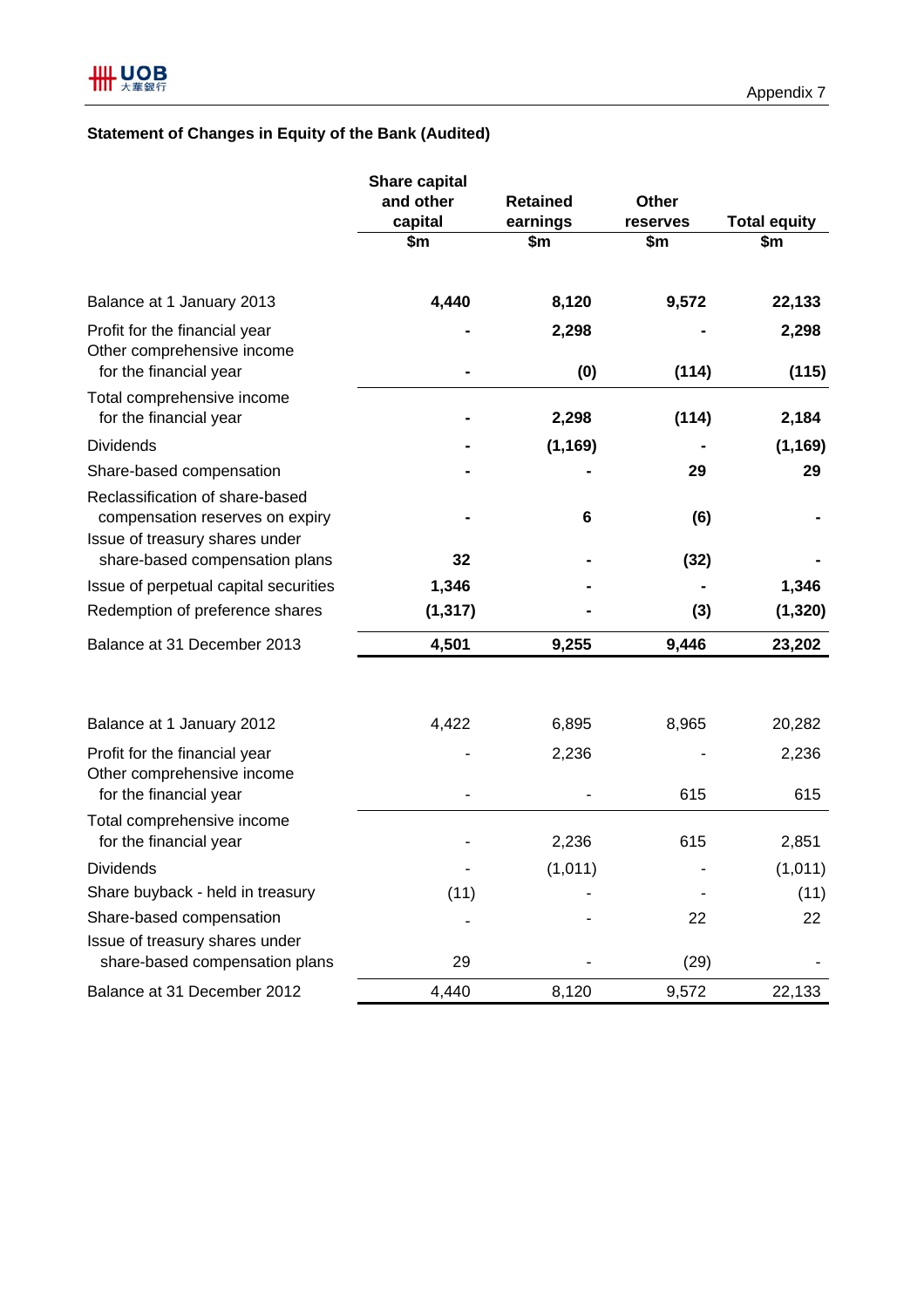# **Statement of Changes in Equity of the Bank (Unaudited)**

|                                                                  | <b>Share capital</b><br>and other | <b>Retained</b> |                 |                            |
|------------------------------------------------------------------|-----------------------------------|-----------------|-----------------|----------------------------|
|                                                                  | capital<br>\$m                    | earnings<br>\$m | reserves<br>\$m | <b>Total equity</b><br>\$m |
|                                                                  | 3,981                             | 8,689           | 9,401           |                            |
| Balance at 1 October 2013                                        |                                   |                 |                 | 22,071                     |
| Profit for the financial period                                  |                                   | 566             |                 | 566                        |
| Other comprehensive income<br>for the financial period           |                                   | (0)             | 58              | 58                         |
| Total comprehensive income<br>for the financial period           |                                   | 566             | 58              | 624                        |
| Share-based compensation                                         |                                   |                 | 10              | 10                         |
| Issue of treasury shares under<br>share-based compensation plans | 23                                |                 | (23)            |                            |
| Issue of perpetual capital securities                            | 497                               |                 |                 | 497                        |
| Balance at 31 December 2013                                      | 4,501                             | 9,255           | 9,446           | 23,202                     |
|                                                                  |                                   |                 |                 |                            |
| Balance at 1 October 2012                                        | 4,422                             | 7,575           | 9,429           | 21,426                     |
| Profit for the financial period                                  |                                   | 545             |                 | 545                        |
| Other comprehensive income<br>for the financial period           |                                   |                 | 162             | 162                        |
| Total comprehensive income<br>for the financial period           |                                   | 545             | 162             | 707                        |
| Share-based compensation<br>Issue of treasury shares under       |                                   |                 | (0)             | (0)                        |
| share-based compensation plans                                   | 19                                |                 | (19)            |                            |
| Balance at 31 December 2012                                      | 4,440                             | 8,120           | 9,572           | 22,133                     |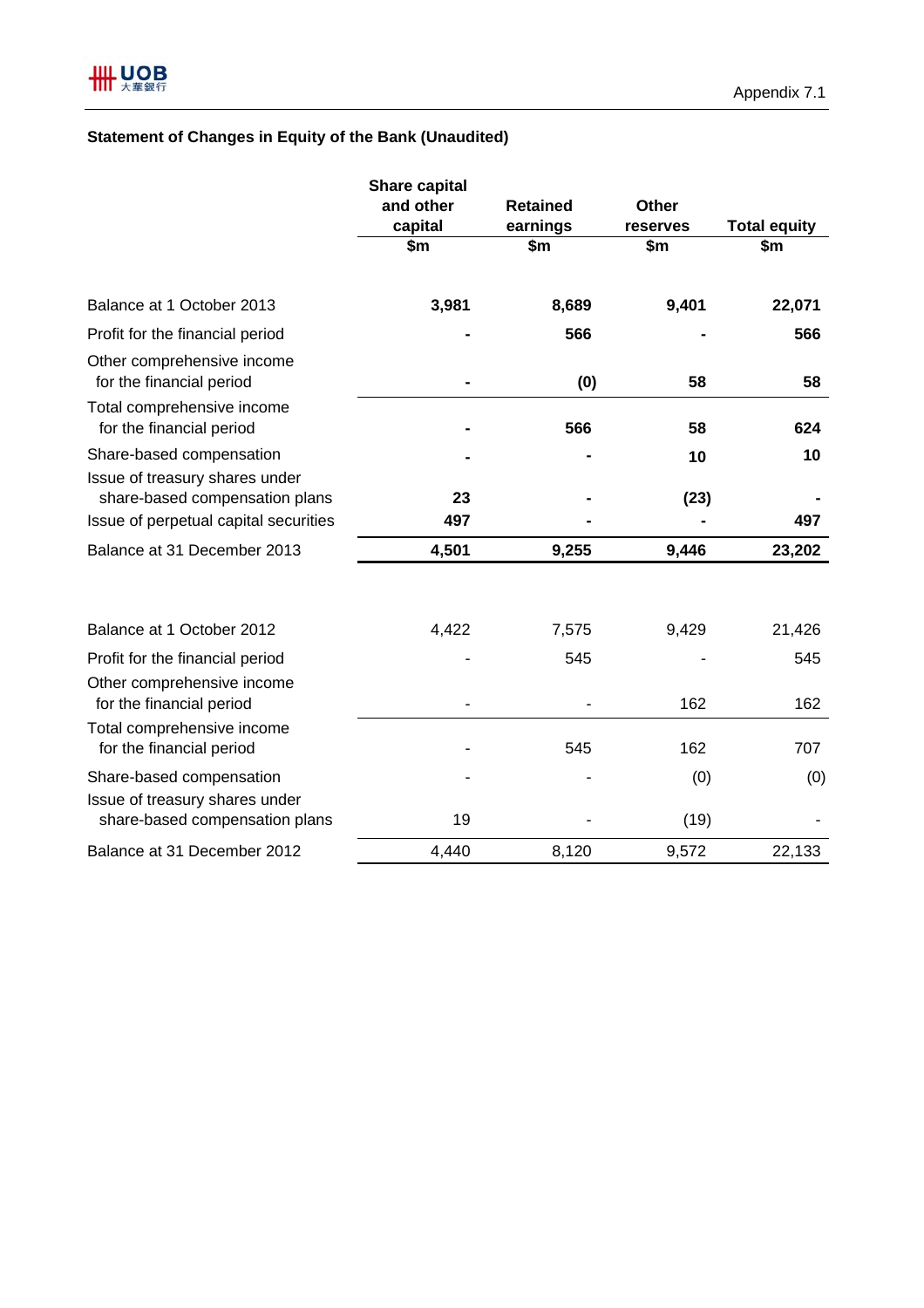# **Capital Adequacy Ratios of Major Bank Subsidiaries**

The information below is prepared on solo basis under the capital adequacy framework of the respective countries.

|                                                    | Dec-13                                             |                                |        |               |
|----------------------------------------------------|----------------------------------------------------|--------------------------------|--------|---------------|
|                                                    | <b>Total</b><br>Risk-<br>Weighted<br><b>Assets</b> | <b>Capital Adequacy Ratios</b> |        |               |
|                                                    |                                                    | CET <sub>1</sub>               | Tier 1 | <b>Total</b>  |
|                                                    | \$m                                                | %                              | $\%$   | $\frac{9}{6}$ |
| United Overseas Bank (Malaysia) Bhd                | 15,202                                             | 12.3                           | 12.3   | 15.0          |
| United Overseas Bank (Thai) Public Company Limited | 9,444                                              | 13.2                           | 13.2   | 15.9          |
| PT Bank UOB Indonesia                              | 6,104                                              | <b>NA</b>                      | 14.0   | 15.1          |
| United Overseas Bank (China) Limited               | 4,784                                              | 16.6                           | 16.6   | 17.6          |